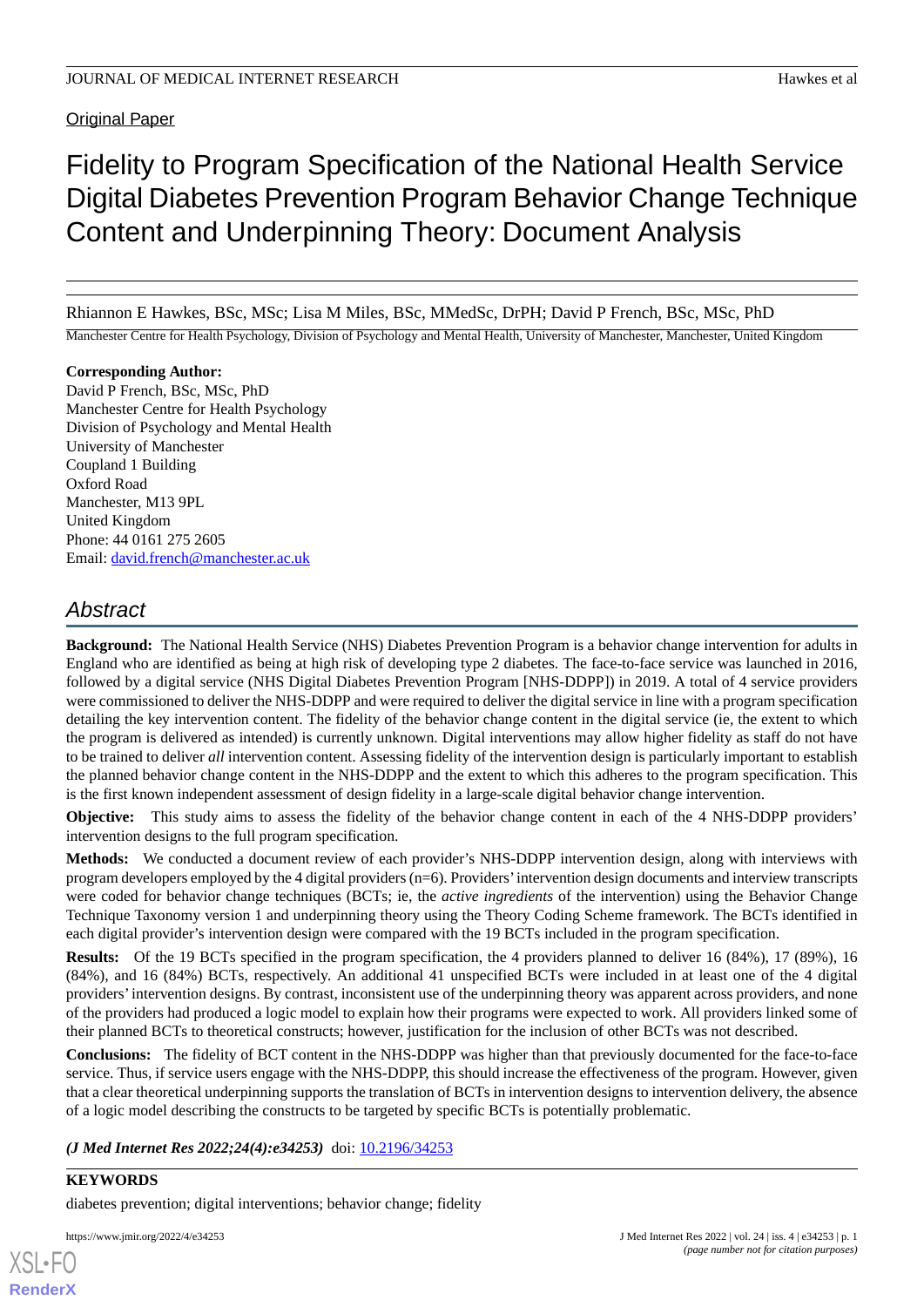## *Introduction*

#### **Background**

Type 2 diabetes mellitus (T2DM) is an international public health concern, with >4.9 million people having diabetes and 13.6 million people now at an increased risk of T2DM in the United Kingdom [\[1](#page-12-0)]. T2DM is preventable by lifestyle modifications in diet, physical activity, and weight loss, although family history, ethnicity, and age are risk factors. Treatment for T2DM and its associated complications currently costs the National Health Service (NHS) £10 billion (US \$13 billion) each year; thus, its prevention is a public health priority [[2\]](#page-12-1).

In response to this, the NHS Diabetes Prevention Program (NHS-DPP) was launched in 2016, a behavior change intervention for adults in England who have been identified as having elevated blood glucose levels and are thus at a higher risk of developing T2DM. The main aims of the program are to improve diet, increase physical activity, and achieve weight loss, contributing to a reduction in T2DM risk [[3\]](#page-12-2). Early evaluations suggest that the program is successful in preventing the progression to T2DM [\[4](#page-12-3)]. However, there is a weakness in reach and retention in the face-to-face program (eg, younger adults and those from more deprived communities) [[5\]](#page-12-4), which a digital program may overcome. Digital interventions have the potential to address logistical challenges such as scheduling, travel, work, and childcare [[6\]](#page-12-5), and they have the capacity to offer wide-reaching and tailored support at a lower cost, both of which are important for large-scale behavior change [[7\]](#page-12-6). For example, technology can offer more choice and convenience to patients who may not be able to engage face to face with health professionals, and interventions can be designed to address the specific needs of disadvantaged groups by tailoring those interventions to the target group [[8\]](#page-12-7), especially when these groups are included in the design of digital interventions [\[9](#page-12-8)].

In 2017, NHS England launched a pilot program of the NHS Digital DPP (NHS-DDPP) [[10\]](#page-12-9). Following this pilot, a digital pathway was introduced to the program in 2019 [\[11](#page-12-10)], with 4 independent service providers commissioned to deliver the digital service. NHS England produced a service specification detailing the key features that should be present in the NHS-DPP [[11\]](#page-12-10), based on the currently available evidence [[12](#page-12-11)[,13](#page-12-12)]. This specification indicated the key behavior change techniques (BCTs) that should be present in the intervention [\[11](#page-12-10)]. BCTs are defined as the *active ingredients* of an intervention that promotes behavioral change (eg, setting goals, monitoring behavior, and social support) [[14\]](#page-12-13). The use of BCTs to self-regulate behaviors (eg, goal setting and self-monitoring) was particularly emphasized in the specification, as the wider literature suggests that these are key to behavioral change [[13\]](#page-12-12).

Intervention fidelity is used to describe whether an intervention is *delivered as intended* [[15,](#page-13-0)[16](#page-13-1)]. Without an assessment of fidelity, it cannot be ascertained whether intervention effectiveness, or a lack thereof, is because of the intervention content or other factors added or omitted in the intervention delivery. A recent evaluation of the face-to-face delivery of the NHS-DPP produced a thorough fidelity assessment of the behavior change content in the program, including the

 $XS$ -FO **[RenderX](http://www.renderx.com/)** assessment of intervention design [\[17](#page-13-2)], staff training [[18\]](#page-13-3), intervention delivery [\[19](#page-13-4)[-21](#page-13-5)], and service user receipt [[22\]](#page-13-6). The results of the face-to-face evaluation revealed an underdelivery of BCTs to self-regulate behaviors (eg, problem solving and goal setting) [[19](#page-13-4)[,21](#page-13-5)]. This suggests a gap between what the evidence base indicated as the most effective in changing health behaviors and actual program delivery, which is largely because of failures to translate the BCTs specified in the evidence base into providers' program designs [[19\]](#page-13-4).

An assessment of the fidelity of the design of interventions is an important first stage in fidelity evaluation to establish what key intervention features are planned and whether these are in line with the evidence base from the outset. If a program is not designed with fidelity to the evidence base, it will have a downstream influence on its delivery and receipt. The findings from the assessment of fidelity of design for the face-to-face service indicated 19 BCTs in the NHS-DPP full program specification that should be included in the program; face-to-face providers described 74% of those BCTs in their intervention designs [\[17](#page-13-2)]. However, we are yet to establish the fidelity of the behavior change content in the digital offering of the NHS-DPP; that is, the extent to which the digital providers include the 19 specified BCTs in their intervention designs.

The underpinning theory of an intervention refers to the theories that inform the intervention, such as identifying theoretical constructs to be targeted [\[23\]](#page-13-7). Having identified these constructs allows for appropriate BCTs to be selected. Despite recommendations for clear descriptions of the underpinning theory of behavior change interventions [[24\]](#page-13-8), there is still a lack of literature that reports how interventions work (ie, the theoretical basis of the intervention and the rationale for selecting the BCTs designed for the intervention). To facilitate the description of different aspects of theory use, the Theory Coding Scheme (TCS) was developed [[25\]](#page-13-9), which is a 19-item framework providing a fine-grained assessment of the use of theory, including the extent to which all mentioned BCTs are linked to relevant constructs.

A concise way of visually presenting the theoretical basis for interventions that are informed by multiple theories could be via a logic model that uses simple diagrams to demonstrate the causal pathways between the intervention components and desired outcomes [\[26](#page-13-10)]. Without an explicit underpinning theory, it is not clear how the program is expected to produce the desired behavioral changes; thus, the rationale for the design of the intervention is not clear, and there is a lack of justification for why particular BCTs have been chosen for the intervention [\[25\]](#page-13-9). The evaluation of the face-to-face NHS-DPP found variation in the underpinning theory across face-to-face providers, with a lack of justification for the inclusion of BCTs in providers' intervention designs [\[27](#page-13-11)].

Digital interventions may allow higher fidelity as staff do not have to be trained to deliver *all* the intervention content [\[7](#page-12-6)]. To date, research has primarily focused on patient engagement with digital health interventions (eg, via methods such as system usage data, qualitative measures, and self-report questionnaires) [[28\]](#page-13-12) and adherence to digital interventions (ie, the extent to which patients keep using the digital intervention in the desired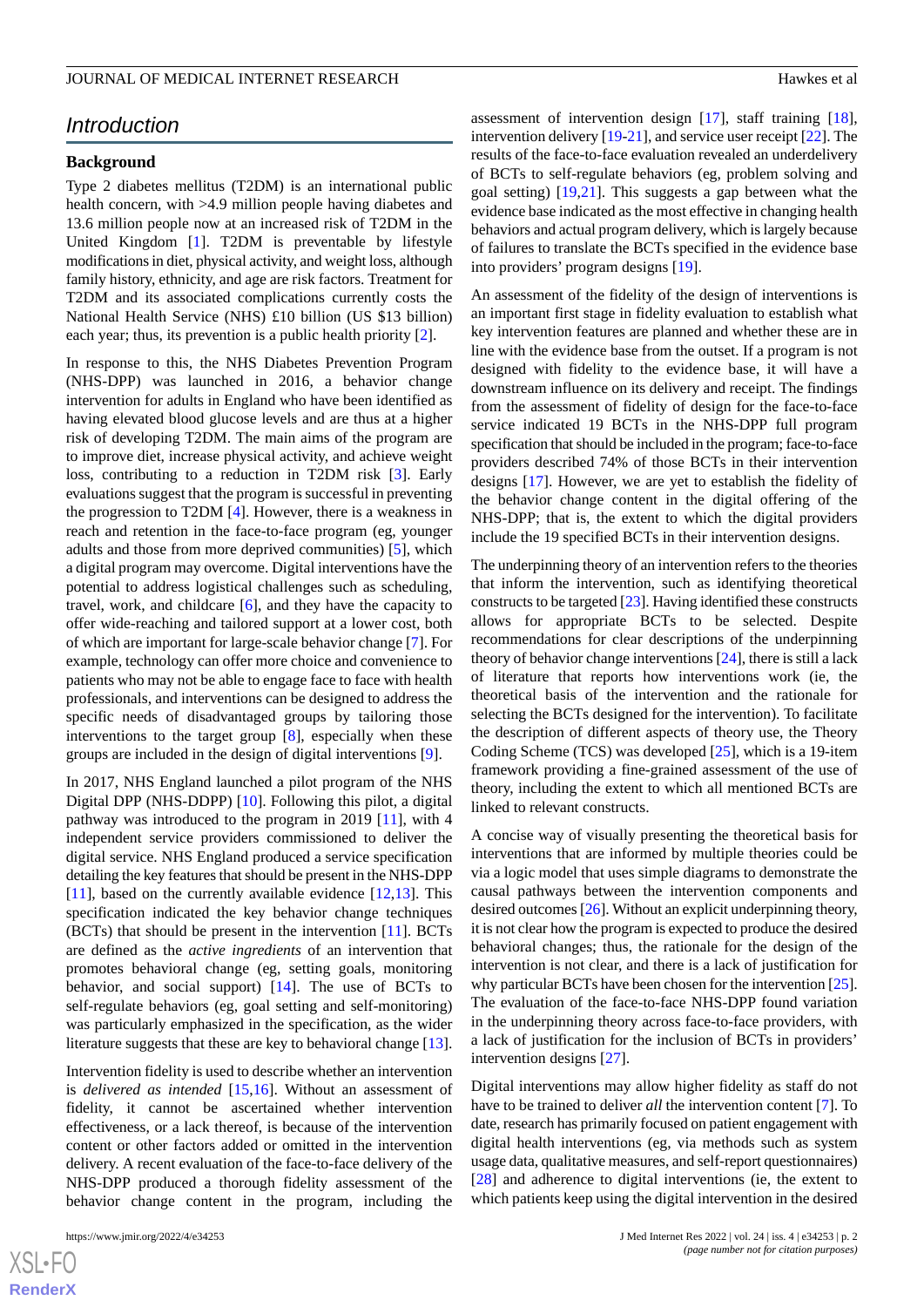way) [[29\]](#page-13-13). Some studies have summarized the development process of digital interventions (eg, describing the theory and existing evidence to inform the development of a digital self-management intervention for people with T2DM) [[30\]](#page-13-14) and compared web-based intervention content against the intervention description [\[31](#page-13-15)]. However, there is a lack of literature examining the extent to which the planned intervention content of digital health interventions adheres to the evidence base for what works in changing health behaviors.

#### **Objectives**

Assessing the fidelity of nationally implemented digital behavior change interventions is rare, and to the best of our knowledge, none to date have assessed the fidelity of design to behavior change content. This analysis aims to provide the first known independent evaluation of fidelity of design of a nationally implemented digital intervention and thus builds on previous methods set out to measure fidelity [\[16](#page-13-1)] by applying them in a novel way to digital intervention designs using the NHS-DDPP as an exemplar. Therefore, the objectives of this study are to (1) describe the planned BCT content and theoretical foundations of the NHS-DDPP, (2) examine variations in planned BCT content and theoretical foundations between the digital providers, and (3) evaluate the fidelity of the planned BCT content in each provider's NHS-DDPP intervention design to the full program specification.

## *Methods*

## **Design**

We conducted a document analysis of the NHS-DDPP providers' intervention design documentation, along with qualitative interviews with program developers of each of the 4 digital providers. There were no single documents for any digital provider that offered a full and complete summary of their intervention designs; thus, interviews were used to supplement the documentation to allow researchers to gain in-depth information about the development of the NHS-DDPP and the implementation journey of the digital program. Digital providers' intervention designs were compared with the NHS-DPP program specification.

#### **Document Review**

#### *Program Specification Documentation*

<span id="page-2-0"></span>The program specification documentation indicated the key intervention content that should be included in the NHS-DDPP. The documents that comprised the program specification are described in the following sections.

#### **NHS-DPP Service Specification**

This document [\[11](#page-12-10)] was specific to the commissioning of the NHS-DPP and was based on an evidence review of lifestyle interventions for the prevention of type 2 diabetes [\[12](#page-12-11)]. It specified what NHS England required to be included in the NHS-DPP (including face-to-face and digital offerings), drawing on recommendations from the National Institute for Health and Care Excellence (NICE) PH38 guidance [\[13](#page-12-12)].

## **The NICE PH38 Guideline, Type 2 Diabetes: Prevention in People at High Risk**

This document [\[13](#page-12-12)] provided additional information regarding behavior change content to be included in diabetes prevention programs and was referred to in the NHS Service Specification [[11\]](#page-12-10).

The research team also consulted the recently published NICE NG183 guideline, *Behavior change: digital and mobile health interventions* [\[32](#page-13-16)], providing guidance on digital intervention development targeting health behaviors, including diet and physical activity [\[32](#page-13-16)]. However, there was no additional information regarding the specific behavior change content that was not already included in the NICE PH38 guidance [[13\]](#page-12-12). Thus, the NG183 guideline [[32\]](#page-13-16) has not been included as a specification document in the current research. [Multimedia](#page-12-14) [Appendix 1](#page-12-14) provides further justification.

## *Digital Providers'Intervention Design Documentation*

The following documents from digital providers described providers' intervention designs obtained between June 2020 and February 2021:

- Providers' framework response bids describing digital providers' proposed service delivery submitted to NHS England during service procurement; 1 per digital provider  $(n=4)$
- Additional documentation supplied by 75% (3/4) of digital providers, which detailed further information about the planned behavior change content designed in their digital programs [\(Table 1\)](#page-2-0)
- Email correspondence with 25% (1/4) of digital providers containing further details of the BCTs and the underpinning theory of their digital programs; this was obtained when program developers were interviewed and sought further information from other colleagues who were not available to be interviewed but could provide further details to some of the interview questions via email [\(Table 1\)](#page-2-0)

|  | <b>Table 1.</b> Data obtained from each digital provider. |  |  |  |
|--|-----------------------------------------------------------|--|--|--|
|--|-----------------------------------------------------------|--|--|--|

| Digital provider | Number of interviews | Further information obtained from participant via<br>email? | Further documentation obtained from provider? |
|------------------|----------------------|-------------------------------------------------------------|-----------------------------------------------|
| А                |                      | Yes                                                         | Yes                                           |
| B                |                      | N <sub>0</sub>                                              | Yes                                           |
|                  |                      | N <sub>0</sub>                                              | N <sub>0</sub>                                |
|                  |                      | No                                                          | Yes                                           |
|                  |                      |                                                             |                                               |

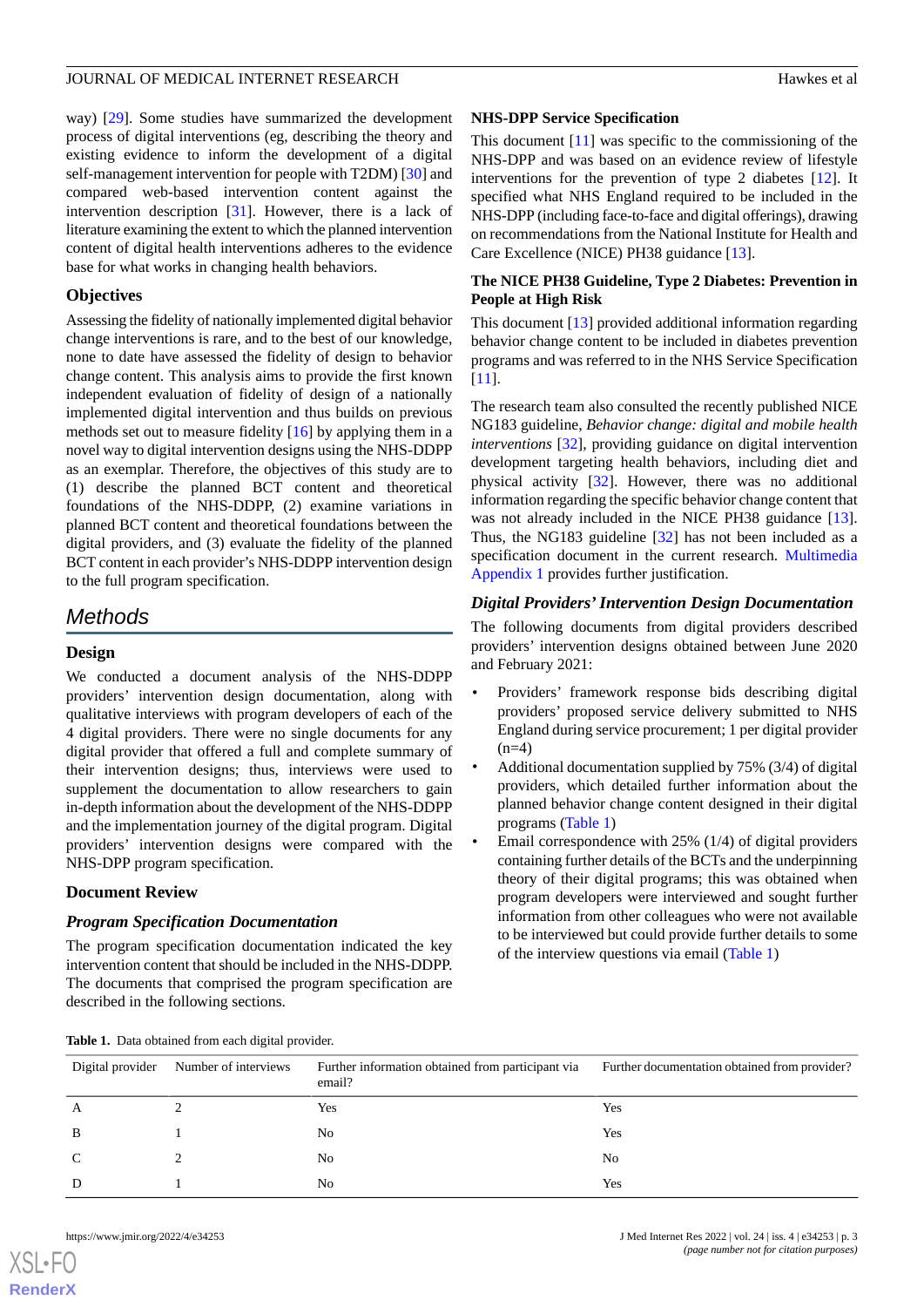### **Participants**

For the purpose of this manuscript, the term *digital providers* indicates the 4 commercial companies commissioned to deliver the NHS-DDPP. The 4 digital providers were private service organizations, each of whom secured contracts to deliver the NHS-DDPP from 2019 to 2021. Of the 4 digital providers, 3 (75%; Oviva, Second Nature, and Liva) were in partnership with one of the face-to-face providers of the NHS-DPP to deliver the digital pathway of the program. One of the providers (WW) delivered both face-to-face and digital pathways of the NHS-DPP. In this report, providers are labeled A to D to preserve their anonymity.

To supplement the digital providers' intervention design documentation, interviews were conducted between September 2020 and December 2020 with program developers employed by each of the 4 digital providers. Program developers were involved in the design and development of the NHS-DDPP. Participants had job titles including Head of NHS Partnerships, Head of Clinical Services, and Head of Coaching. Participants were involved in either adapting their current digital programs to be in line with the NHS Service Specification [[11\]](#page-12-10) or were a key contact at the digital provider best placed to describe how the behavior change content was developed for the program.

## **Ethics Approval**

The wider program of research of which this study is a part of was reviewed and approved by the North West Greater Manchester East NHS Research Ethics Committee (reference 17/NW/0426; August 1, 2017).

#### **Procedures and Recruitment**

The authors were in contact with the management staff of each of the 4 digital providers to obtain all relevant documentation detailing the providers' intervention designs. All documents were emailed to the research team.

The authors contacted the management staff of each of the 4 digital providers to help identify the appropriate staff members to be interviewed. The management staff contacted the relevant individuals directly, and those individuals proactively contacted the research team, where they expressed an interest in participating in an interview. We aimed to interview professionals from different backgrounds who had different roles in program development (eg, specialists with backgrounds in behavioral science, nutrition, or physical activity, and provider leads overseeing program development) to gather a range of views and provide a comprehensive understanding of the processes involved in the design and development of each NHS-DDPP intervention. Before scheduling the interviews, the participants were sent an information sheet containing details about the research. Participants were given the opportunity to ask any questions about the research, and fully recorded verbal consent was obtained from each participant before commencing the interview. Interviews were conducted via a video call platform—Zoom (Zoom Video Communications) videoconferencing—with one of the two researchers (REH and LMM) who had previous training in qualitative data collection.

Interviews with 2 professionals took place with digital providers A and C, and interviews with 1 professional took place with digital providers B and D (n=6 interviews in total). The interviews covered the following topics:

- Participants' professional backgrounds and roles in the development of the NHS-DDPP
- The theoretical underpinning of their programs, including targeted constructs and why specific theories or models were chosen
- Planned BCTs in the program, including behaviors targeted by these techniques and how these techniques were expected to work in producing behavioral changes
- The extent to which the programs were adapted from pre-existing digital programs for the NHS-DDPP
- The extent to which the digital offering of the NHS-DPP changed from the face-to-face offering of the program
- Strategies in place to support service users throughout the program (eg, at first contact and continued engagement)
- Content of the digital intervention and format of the different intervention features included in the program

The interviews were semistructured; the researchers initially asked open questions about the general topic, followed by a more detailed probing on specific issues. It was noted that participants were not expected to be able to answer all the interview questions, depending on their specific role and expertise in intervention development. Interviews were transcribed verbatim. Taken together, the documentation from each digital provider and interviews with program developers described the behavior change content that digital providers intended to deliver in each of their programs (providers' intervention designs).

#### **Data Analysis**

## *Coding Frameworks*

A content analysis of BCTs and the underpinning theory contained within all documentation and interview transcripts was conducted using the following coding frameworks: the Behavior Change Technique Taxonomy version 1 (BCTTv1) [[14\]](#page-12-13) to document the BCTs described in providers' digital intervention designs and the TCS [\[25](#page-13-9)] to document the underpinning theory and theoretical constructs described in providers' digital intervention designs.

The BCTTv1 [[14\]](#page-12-13) lists 93 distinct techniques, each with its own labels and definitions, categorized into 16 groups. The TCS [[25\]](#page-13-9) is a 19-item framework that captures how theory is directly used in the intervention (eg, links between theoretical constructs and BCTs). Both frameworks have been widely used for reporting interventions; the BCTTv1 has demonstrated good interrater reliability (IRR), test-retest reliability, and good validity [\[33](#page-13-17)], and the authors of the TCS have reported satisfactory IRR for each item of the TCS [\[25](#page-13-9)].

The semistructured interviews were analyzed using deductive content analysis. Information relating to the behavior change content of the program, including BCTs and the underpinning theory, was extracted from all documentation and interview transcripts using these coding frameworks.

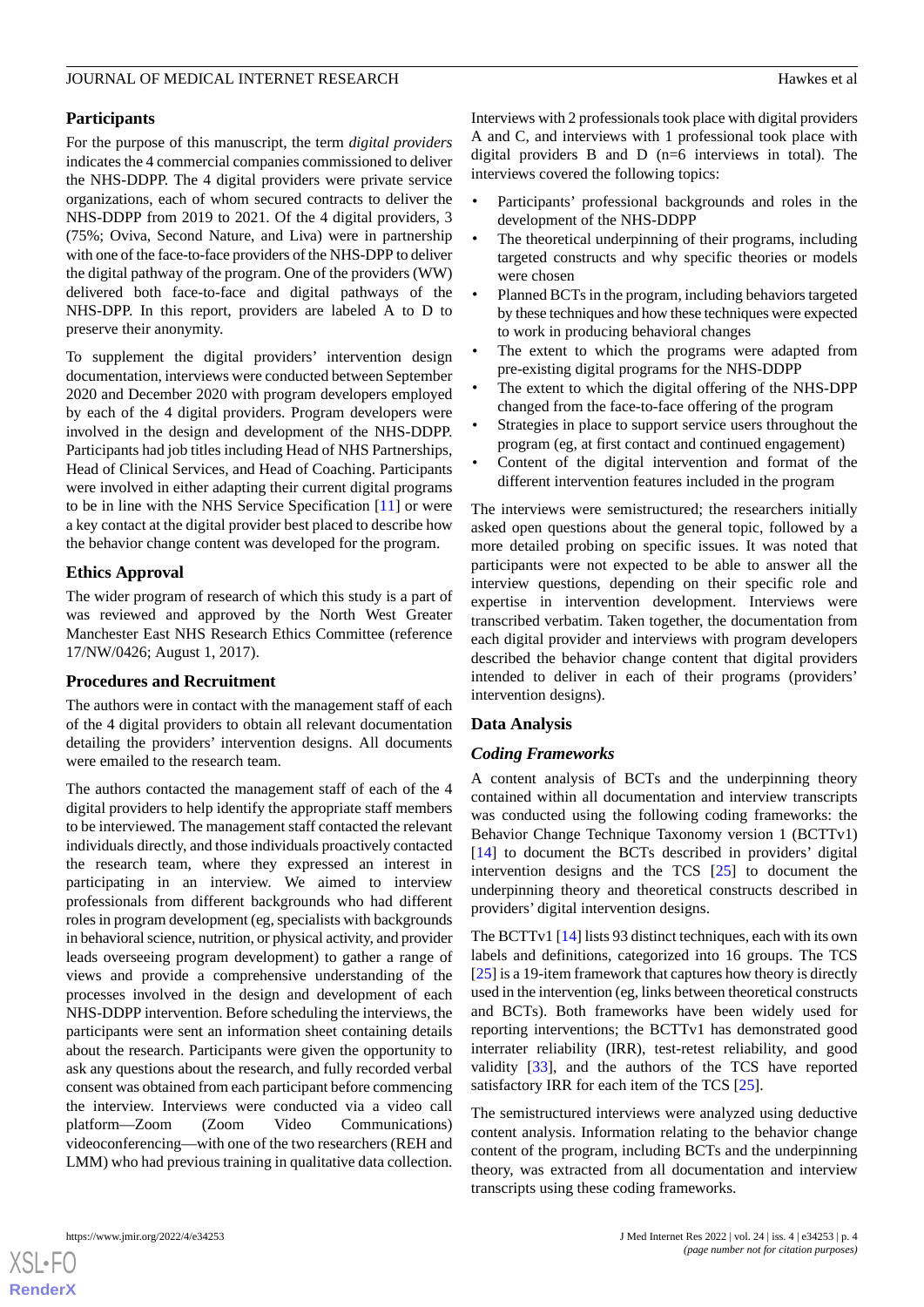#### *Coding Procedures*

Providers' intervention design documentation and interview transcripts were coded separately using the BCTTv1 [[14\]](#page-12-13) and TCS [\[25](#page-13-9)] by one researcher (REH). BCTs were coded using an author-developed data extraction sheet. Researchers underwent training in the use of the BCTTv1 [[34\]](#page-13-18), and a set of coding rules was developed through team discussions. BCTs present in the program specification documentation  $[11,13]$  $[11,13]$  $[11,13]$  were coded for a previous fidelity assessment of the face-to-face offering of the NHS-DPP conducted by the same research team [\[17](#page-13-2)]. The study by Hawkes et al [[17\]](#page-13-2), as well as [Multimedia Appendix 2](#page-12-15), provides further details on the developed BCT coding rules. To code the underpinning theory, a data extraction sheet was developed using the TCS [[25\]](#page-13-9). [Multimedia Appendix 2](#page-12-15) provides further details on how the data on the underpinning theory were extracted.

The framework response bids from the digital providers' intervention design documentation were double coded for BCTs and the underpinning theory by a second researcher (LMM). IRR was calculated using the Cohen κ coefficient [[35\]](#page-13-19) to determine consistency between coders. Identified coding discrepancies were discussed among REH, LMM, and DPF until consensus was reached. Cohen κ values were previously

determined for the NHS Service Specification [[11\]](#page-12-10) and NICE PH38 guideline [[13\]](#page-12-12) (program specification documentation) by Hawkes et al [\[17](#page-13-2)]. [Multimedia Appendix 3](#page-12-16) provides all κ values.

#### *Fidelity Analysis*

The BCTs present in the NHS Service Specification and NICE guidance (program specification) were compared with those present in providers' intervention design documentation and interview transcripts (digital providers' intervention designs), and the results were tabulated. The theoretical principles detailed in digital providers' intervention designs were summarized for each provider.

## *Results*

#### **BCT Content**

#### *Program Specification Documentation*

A previous analysis of the NHS-DPP program specification indicated 19 BCTs that should be included in the NHS-DPP intervention [\[17](#page-13-2)] ([Table 2\)](#page-5-0). The program specification emphasized the use of self-regulatory techniques, including goal setting, action planning, problem solving, and self-monitoring.

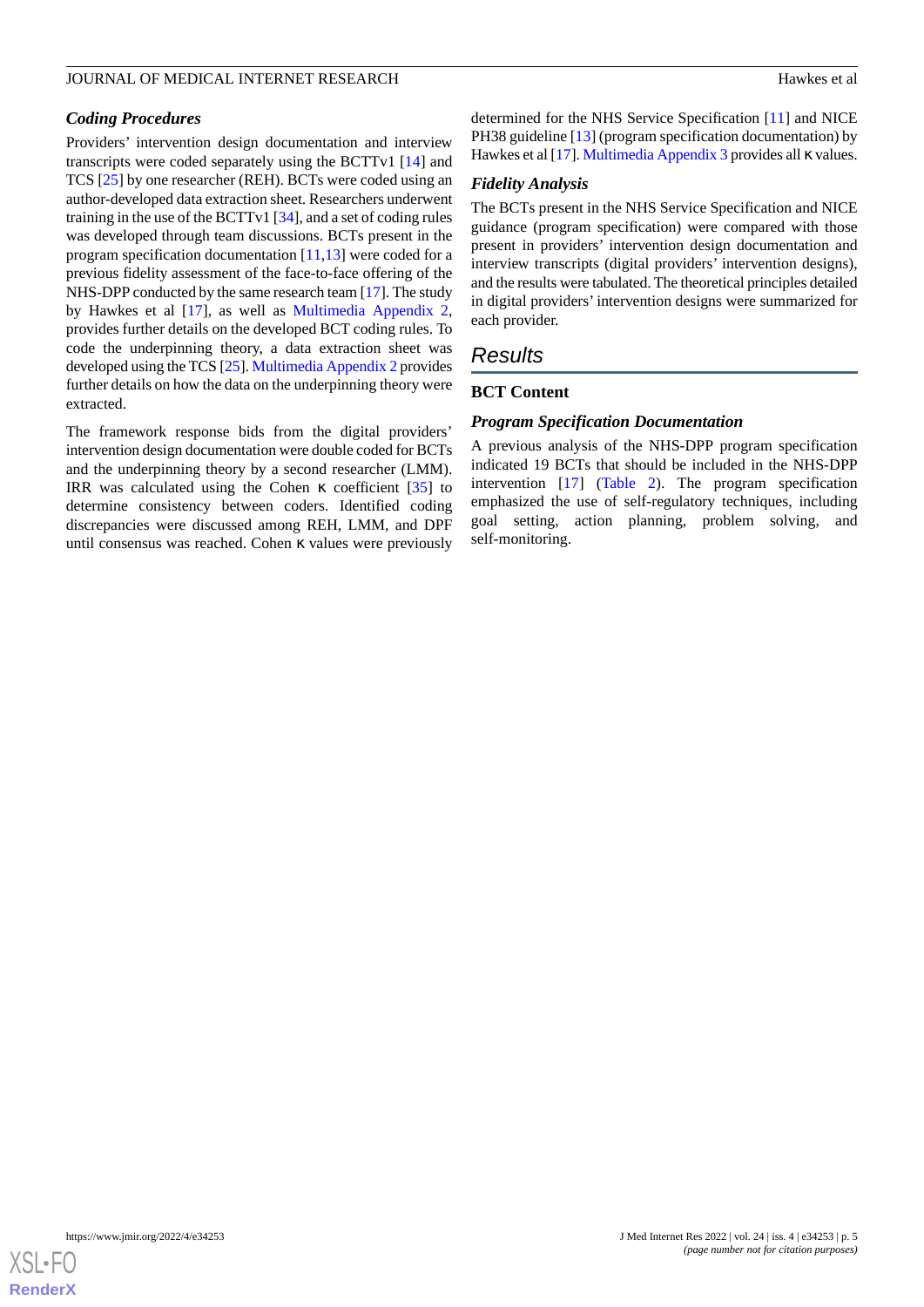## JOURNAL OF MEDICAL INTERNET RESEARCH Hawkes et al.

<span id="page-5-0"></span>Table 2. Behavior change techniques specified in the full program specification compared with behavior change techniques specified in digital providers' intervention designs<sup>a</sup>.

| Behavior change techniques <sup>b</sup>             | $\ensuremath{\mathsf{NICE}}^\mathsf{c}$ PH38 | NHS <sup>d</sup> Service Specification | $\mathbf{A}$                       | B                            | $\mathbf C$                 | D               |
|-----------------------------------------------------|----------------------------------------------|----------------------------------------|------------------------------------|------------------------------|-----------------------------|-----------------|
| Credible source                                     | $\mathcal{V}^e$                              | $\checkmark$                           | ✓                                  | $\checkmark$                 | $\checkmark$                | ✓               |
| Goal setting (behavior)                             |                                              |                                        |                                    | ✓                            | ✓                           | ✓               |
| Goal setting (outcome)                              |                                              |                                        |                                    | ✓                            | ✓                           |                 |
| Graded tasks                                        |                                              |                                        |                                    |                              |                             |                 |
| Information about health consequences               |                                              |                                        | ✓                                  |                              | ✓                           |                 |
| Social support (unspecified)                        |                                              | ✓                                      | ✓                                  | ✓                            | ✓                           |                 |
| Action planning                                     |                                              |                                        | ✓                                  |                              | ✓                           |                 |
| Behavior substitution                               |                                              |                                        | ✓                                  | ✓                            | ✓                           |                 |
| Problem solving                                     |                                              |                                        | ✓                                  |                              |                             |                 |
| Review outcome goals                                |                                              |                                        | ✓                                  |                              | ✓                           |                 |
| Self-monitoring of behavior                         |                                              |                                        | ✓                                  | ✓                            | ✓                           |                 |
| Self-monitoring of outcomes of behavior             |                                              |                                        | ✓                                  | ✓                            |                             |                 |
| Social support (emotional) <sup>f</sup>             |                                              |                                        | ✓                                  | ✓                            |                             |                 |
| Feedback on behavior                                |                                              |                                        | ✓                                  | ✓                            | ✓                           |                 |
| Social support (practical) <sup>f</sup>             |                                              |                                        |                                    |                              |                             |                 |
| Behavioral practice or rehearsal                    |                                              | ✓                                      | ✓                                  |                              | ✓                           |                 |
| Monitoring of outcomes of behavior without feedback |                                              |                                        |                                    |                              |                             |                 |
| Pros and cons                                       | ✓                                            |                                        | ✓                                  |                              |                             |                 |
| Pharmacological support                             |                                              | ✓                                      |                                    |                              |                             |                 |
| Commitment                                          |                                              |                                        | ✓                                  | $\boldsymbol{\mathcal{N}}^g$ |                             |                 |
| Demonstration of behavior                           |                                              |                                        | ✓                                  |                              |                             |                 |
| Feedback on outcomes of behavior                    |                                              |                                        | ✓                                  |                              |                             |                 |
| Habit formation                                     |                                              |                                        |                                    |                              |                             |                 |
| Instruction on how to perform the behavior          |                                              |                                        |                                    |                              |                             |                 |
| Reduce negative emotions                            |                                              |                                        |                                    |                              |                             |                 |
| Restructuring the physical environment              |                                              |                                        | $\boldsymbol{\checkmark}^\text{h}$ | ✓                            | ✓                           | $\sqrt{h}$      |
| Review behavior goals                               |                                              |                                        | ✓                                  | ✓                            |                             | ✓               |
| Reward (outcome)                                    |                                              |                                        | $\mathcal{N}^{\mathbf{i}}$         | $\mathcal{N}^{\rm i}$        | $\boldsymbol{\checkmark}^i$ | ✓               |
| Social reward                                       |                                              |                                        | $\mathcal{N}^i$                    | $\checkmark$                 | $\mathcal{N}^i$             | ✓               |
| Framing and reframing                               |                                              |                                        | ✓                                  | $\mathcal{S}^g$              | ✓                           |                 |
| Identification of self as a role model              |                                              |                                        | ✓                                  | ✓                            | $\checkmark$                |                 |
| Restructuring the social environment                |                                              |                                        | $\mathcal{I}^h$                    |                              |                             | $\mathcal{L}^h$ |
| Social comparison                                   |                                              |                                        | ✓                                  | ✓                            |                             | ✓               |
| Biofeedback                                         |                                              |                                        |                                    |                              |                             | ✓               |
| Information about antecedents                       |                                              |                                        |                                    |                              |                             | ✓               |
| Prompts and cues                                    |                                              |                                        | ✓                                  |                              |                             | $\checkmark$    |
| Behavioral contract                                 |                                              |                                        |                                    | ✓                            | ✓                           | ✓               |
| Focus on past success                               |                                              |                                        |                                    |                              | $\checkmark$                | ✓               |
| Self-talk                                           |                                              |                                        |                                    | $\mathcal{S}^g$              | ✓                           | ✓               |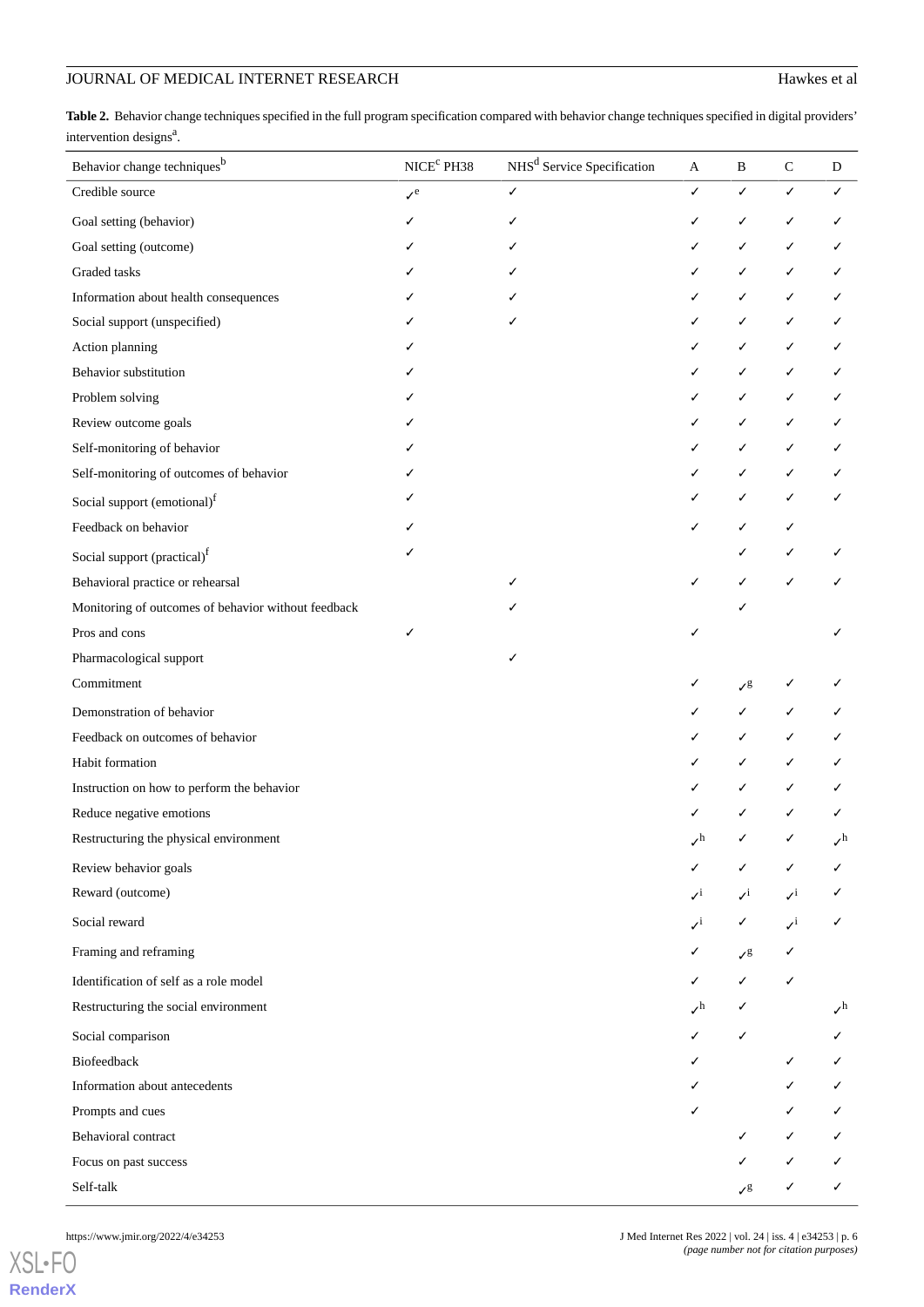| Behavior change techniques <sup>b</sup>                 | NICE <sup>c</sup> PH38 | NHS <sup>d</sup> Service Specification | $\mathbf{A}$ | B               | $\mathbf C$ | D |
|---------------------------------------------------------|------------------------|----------------------------------------|--------------|-----------------|-------------|---|
| Increase positive emotions <sup>1</sup>                 |                        |                                        | ✓            | ✓               |             |   |
| Verbal persuasion about capability                      |                        |                                        |              | $\mathcal{S}^g$ | √           |   |
| Information about emotional consequences                |                        |                                        |              |                 |             | ✓ |
| Avoidance or reducing exposure to cues for the behavior |                        |                                        |              | ℐ               |             |   |
| Behavioral experiments                                  |                        |                                        |              | $\mathcal{S}^g$ |             |   |
| Material incentive (behavior)                           |                        |                                        |              | ✓               |             |   |
| Material reward (behavior)                              |                        |                                        |              |                 |             |   |
| Mental rehearsal of a successful performance            |                        |                                        |              |                 |             |   |
| Monitoring of emotional consequences                    |                        |                                        |              |                 |             |   |
| Nonspecific incentive                                   |                        |                                        |              | $\mathcal{S}^g$ |             |   |
| Remove aversive stimulus                                |                        |                                        |              | ✓               |             |   |
| Reward alternative behavior                             |                        |                                        |              |                 |             |   |
| Self-incentive                                          |                        |                                        |              |                 |             |   |
| Self-reward                                             |                        |                                        |              | $\mathcal{S}^g$ |             |   |
| Information about social and environmental consequences |                        |                                        |              |                 | J           |   |
| Salience of behaviors <sup>k</sup>                      |                        |                                        |              |                 |             |   |
| Vicarious consequences                                  |                        |                                        |              |                 | ✓           |   |
| Adding objects to the environment                       |                        |                                        |              |                 |             | ✓ |
| Body changes                                            |                        |                                        |              |                 |             |   |
| Habit reversal                                          |                        |                                        |              |                 |             |   |
| Social incentive                                        |                        |                                        |              |                 |             |   |

<sup>a</sup>The data in this table combine results from design documentation supplied by providers and interviews with program developers involved in the design of the digital diabetes prevention program.

<sup>b</sup>The first 19 behavior change techniques (from *Credible source* to *Pharmacological support*) are those 19 core behavior change techniques specified in the full program specification underpinning the NHS Diabetes Prevention Program.

<sup>c</sup>NICE: National Institute for Health and Care Excellence.

<sup>d</sup>NHS: National Health Service.

<sup>e</sup>Addition from coding of updated guidance when the document was updated in September 2017.

f *Social support (practical)* and *Social support (emotional)* were coded as 1 behavior change technique in the NICE guideline, as it stated that either of these forms of social support could be delivered.

<sup>g</sup>*Framing and reframing*, *Self-talk*, *Verbal persuasion about capability*, *Nonspecific incentive*, *Self-reward*, *Commitment*, and *Behavioral experiments* were present in optional extra sessions only for this provider.

<sup>h</sup>*Restructuring the physical environment* and *Restructuring the social environment* were coded as 1 behavior change technique in the framework response, as it stated only to restructure the environment without specifying whether this was the physical or social environment.

<sup>i</sup>Social reward and *Reward (outcome)* were coded as 1 behavior change technique in the framework response, as it did not state whether the reward was for the behavior or outcome.

<sup>j</sup>Increased positive emotions are not listed in the Behavior Change Technique Taxonomy version 1 but were noted by the authors for inclusion in the next version of the taxonomy and used in Hawkes et al [[17](#page-13-2)].

<sup>k</sup>Salience of behaviors was not listed in the Behavior Change Technique Taxonomy version 1 but has been identified as a new behavior change technique by the authors of this paper and used in Hawkes et al [[17](#page-13-2)].

## *Digital Providers'Intervention Designs*

Cohen κ values ranged from 0.66 to 0.93 for the double coding of BCTs in digital providers'intervention design documentation, demonstrating moderate to almost perfect agreement between coders [\[36](#page-13-20)] before resolving discrepancies (see [Multimedia](#page-12-16) [Appendix 3](#page-12-16) for all κ values). [Table 2](#page-5-0) shows the BCTs identified in each of the 4 digital providers' intervention designs based

on all supplied documentation and interviews with the program developers of each digital provider.

Combining the content analysis of all documentation and interview data, providers A, B, C, and D planned to deliver 34, 48, 38, and 39 unique BCTs, respectively, in their digital programs. For provider B, 15% (7/48) of these BCTs were present only in optional extra sessions. All 4 providers planned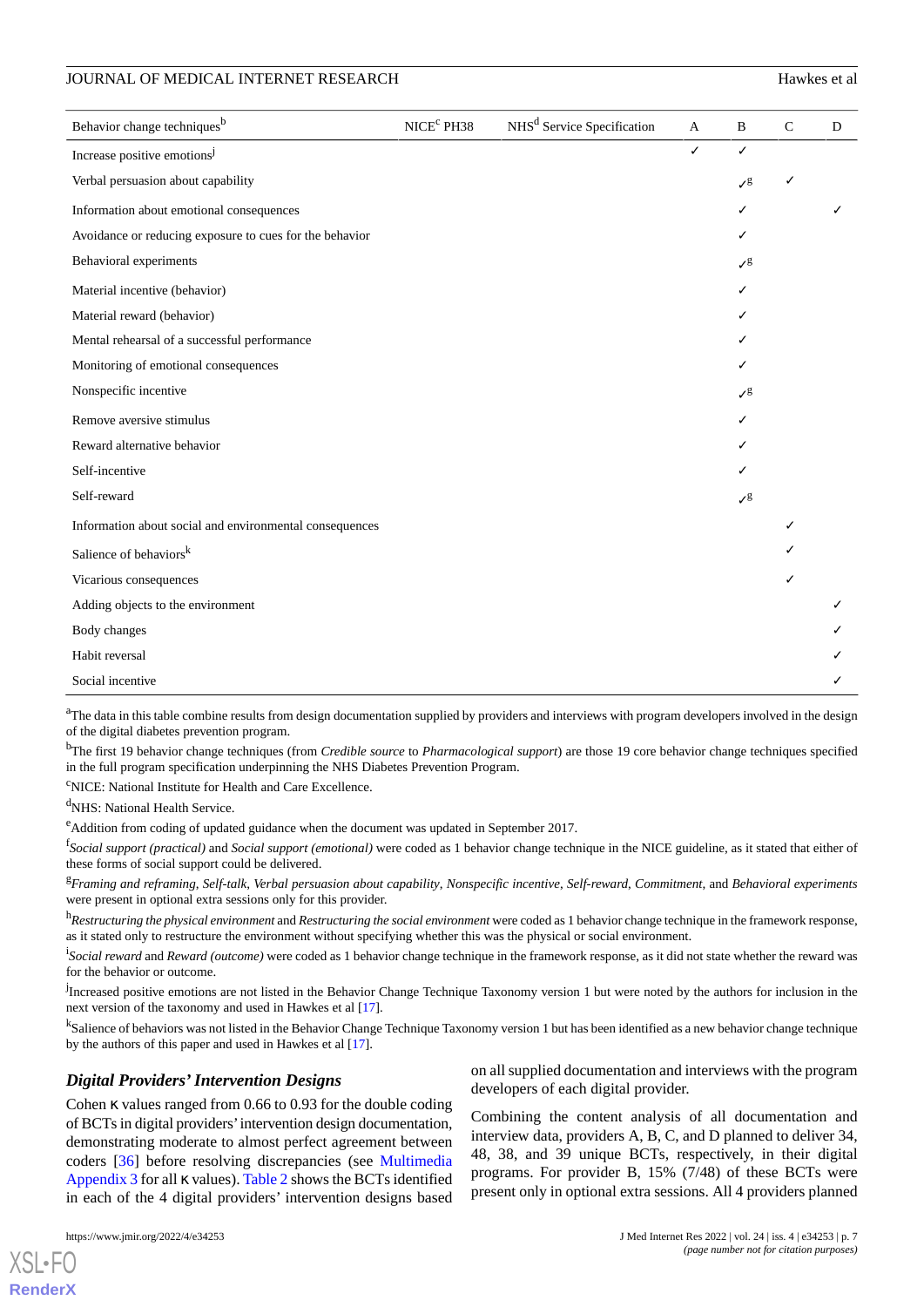to deliver 23 common BCTs, including action planning, goal setting (for behaviors and outcomes), graded tasks, information about health consequences, problem solving, reviewing goals (for behaviors and outcomes), self-monitoring (for behaviors and outcomes), and social support (emotional and unspecified). [Multimedia Appendix 4](#page-12-17) provides BCT definitions according to the BCTTv1 [[14\]](#page-12-13).

## *Fidelity of BCT Content*

There were 19 BCTs specified in the program specification documentation [[11](#page-12-10)[,13](#page-12-12)]. Of these 19 BCTs, the 4 providers included 16 (84%), 17 (89%), 16 (84%), and 16 (84%) BCTs in their intervention designs, respectively. Thus, overall, the mean proportion of BCTs in digital providers' intervention designs to the program specification was 85% (SD 2.5%). Of the 19 BCTs required by the full program specification, 14 (74%) were included in the intervention designs of all 4 digital providers [\(Table 2\)](#page-5-0). These included self-regulatory techniques such as goal setting, action planning, problem solving, and self-monitoring.

A total of 6 BCTs specified in the program specification documentation were missing from at least one digital provider's intervention designs, indicating a lack of fidelity to the program specification by BCT omission. One of the BCTs, pharmacological support (eg, advising on medication for smoking cessation), was not provided by any of the 4 digital providers. There were 41 additional BCTs not indicated in the program specification, which were included in at least one of the 4 digital providers' intervention designs.

#### **Underpinning Theory**

Across the 4 digital providers, the mean κ value for coding using the TCS was 0.90, and the mean κ values for theories and constructs mentioned were 1.00 and 0.97, respectively. Cohen κ values demonstrated strong to an almost perfect agreement [[36\]](#page-13-20) between coders using TCS before resolving discrepancies ([Multimedia Appendix 3](#page-12-16) provides all κ values).

The extent to which theory was used in each of the 4 providers' intervention designs is summarized in [Table 3.](#page-8-0) All digital providers mentioned theories on which their programs were based; however, none had produced an explicit logic model of how their program was expected to produce changes in behavior. Providers A, B, and D stated that their digital programs were informed by the Capability, Opportunity, Motivation–Behavior framework [\[37](#page-14-0)], with providers B and D describing a particular emphasis on this model. Providers A and C cited multiple theories to inform their intervention designs, including Social Cognitive Theory [\[38](#page-14-1)], the Transtheoretical Model [[39\]](#page-14-2), and Self-Determination Theory [\[40](#page-14-3)] [\(Table 4\)](#page-9-0).

There was wide variation in the constructs that providers were targeting in their digital programs. All 4 digital providers mentioned the constructs of goals, motivations, and capabilities in their intervention designs. The following constructs were also mentioned in the digital designs of 75% (3/4) of providers: self-efficacy, opportunity, and social support [\(Table 4](#page-9-0); constructs have been grouped based on the Theoretical Domains Framework [\[52](#page-14-4)]).

None of the 4 digital providers linked all of their planned BCTs (listed in [Table 2\)](#page-5-0) to the proposed theoretical constructs, although provider B did link all constructs and intervention functions of the Capability, Opportunity, Motivation–Behavior model (which their intervention was solely based on) to some planned BCTs, which was detailed in their intervention design documents (see item 10 in [Table 3\)](#page-8-0). All providers linked at least some of their planned BCTs to theoretical constructs (see item 8a in [Table 3\)](#page-8-0). For example, provider A described modeling, goal setting, and problem solving to drive self-efficacy, and provider C described the techniques of verbal persuasion, reviewing goals, and social support to target self-efficacy.

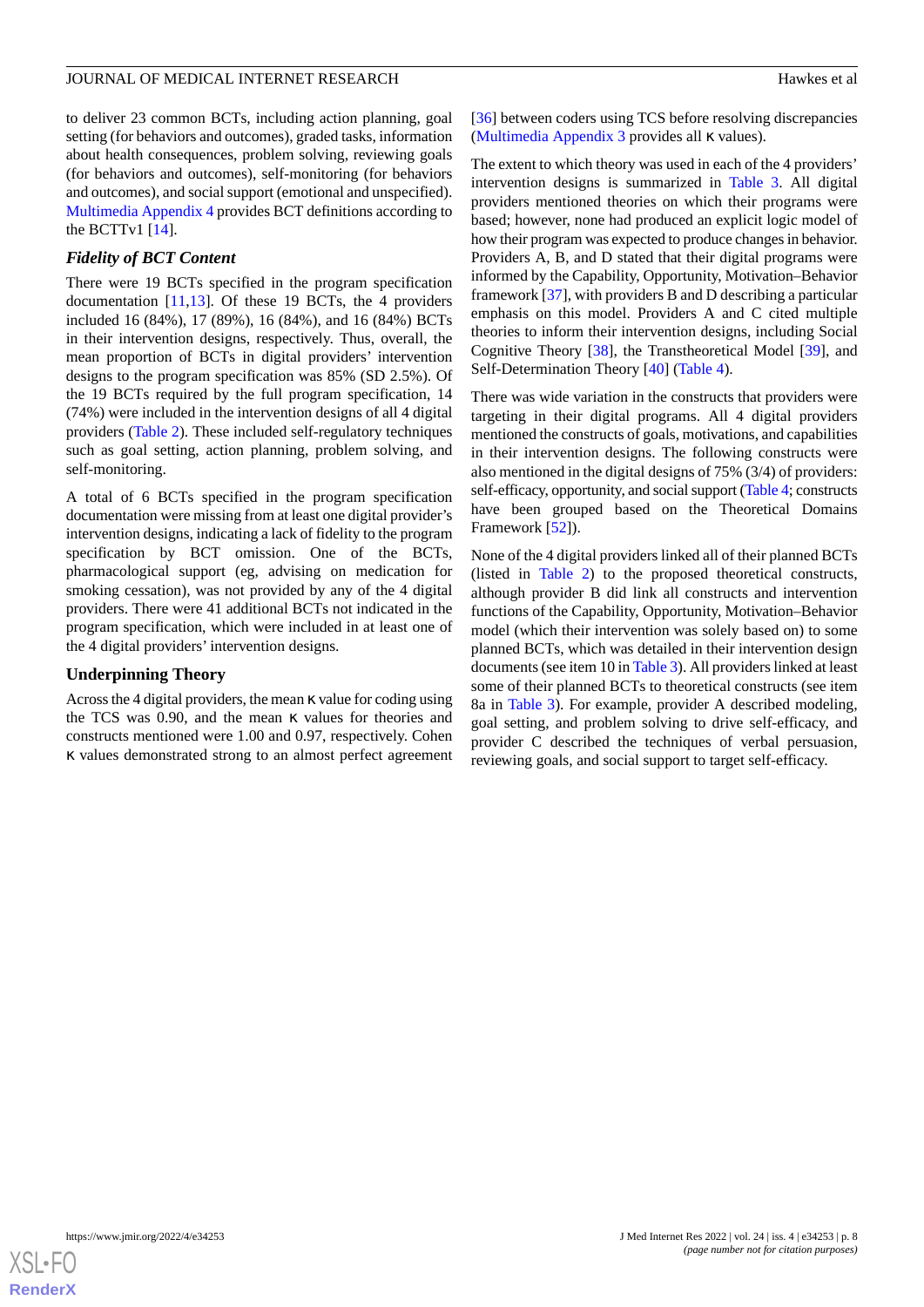## JOURNAL OF MEDICAL INTERNET RESEARCH Hawkes et al.

<span id="page-8-0"></span>Table 3. Use of theory in digital providers' intervention designs<sup>a</sup>.

| Use of theory (item <sup>b</sup> )                                                                                                                                 | $\mathbf{A}$    | B | $\mathcal{C}$ | D |
|--------------------------------------------------------------------------------------------------------------------------------------------------------------------|-----------------|---|---------------|---|
| Theory mentioned (1a)                                                                                                                                              |                 |   |               |   |
| Construct mentioned $(1b)^{c}$                                                                                                                                     |                 |   |               |   |
| Target construct mentioned as a predictor of behavior (2)                                                                                                          |                 |   |               |   |
| Intervention based on a single theory (3)                                                                                                                          |                 |   |               |   |
| Theory or predictors used to select recipients for the intervention (4)                                                                                            |                 |   |               |   |
| Theory or predictors used to select or develop intervention techniques (5)                                                                                         |                 |   |               |   |
| Theory or predictors used to tailor intervention techniques to recipients (6)                                                                                      |                 |   |               |   |
| All intervention techniques are explicitly linked to at least one theory-relevant construct or predictor (7a)                                                      |                 |   |               |   |
| All intervention techniques are explicitly linked to an overall <i>theory</i> or <i>model</i> but not a specific construct (7b) <sup>c</sup>                       |                 |   |               |   |
| At least one but not all of the intervention techniques are explicitly linked to at least one theory-relevant construct or<br>predictor (8a)                       |                 |   |               |   |
| At least one but not all of the intervention techniques are explicitly linked to an overall <i>theory</i> or <i>model</i> but not a specific<br>construct $(8b)^c$ |                 |   |               |   |
| The group of techniques is linked to a group of constructs or predictors (9a)                                                                                      |                 |   |               |   |
| The group of techniques is linked to an overall <i>theory</i> or <i>model</i> but not a specific construct $(9b)^{c}$                                              |                 |   |               |   |
| All theory-relevant constructs or predictors are explicitly linked to at least one intervention technique (10)                                                     |                 |   |               |   |
| At least one but not all of the theory-relevant constructs or predictors are explicitly linked to at least one intervention<br>technique $(11)$                    | $\mathcal{L}^d$ |   |               |   |
| Theory-relevant constructs or predictors are measured (12)                                                                                                         |                 |   |               |   |
| Quality of measures (13)                                                                                                                                           |                 |   |               |   |

<sup>a</sup>The data in this table combine the results from the design documentation supplied by providers and interviews with program developers involved in the design of the digital diabetes prevention program.

<sup>b</sup>Denotes items of the Theory Coding Scheme [\[25\]](#page-13-9); items 14 to 19 of the Theory Coding Scheme relate to postintervention rather than protocol assessment and are therefore not included in this analysis.

<sup>c</sup>Additional items that the authors added to the Theory Coding Scheme for this analysis [\(Multimedia Appendix 2](#page-12-15)).

<sup>d</sup>Provider linked all constructs and intervention functions of the Capability Opportunity Motivation–Behavior model [[37](#page-14-0)] to behavior change techniques but did not link all other listed theoretical constructs to behavior change techniques.

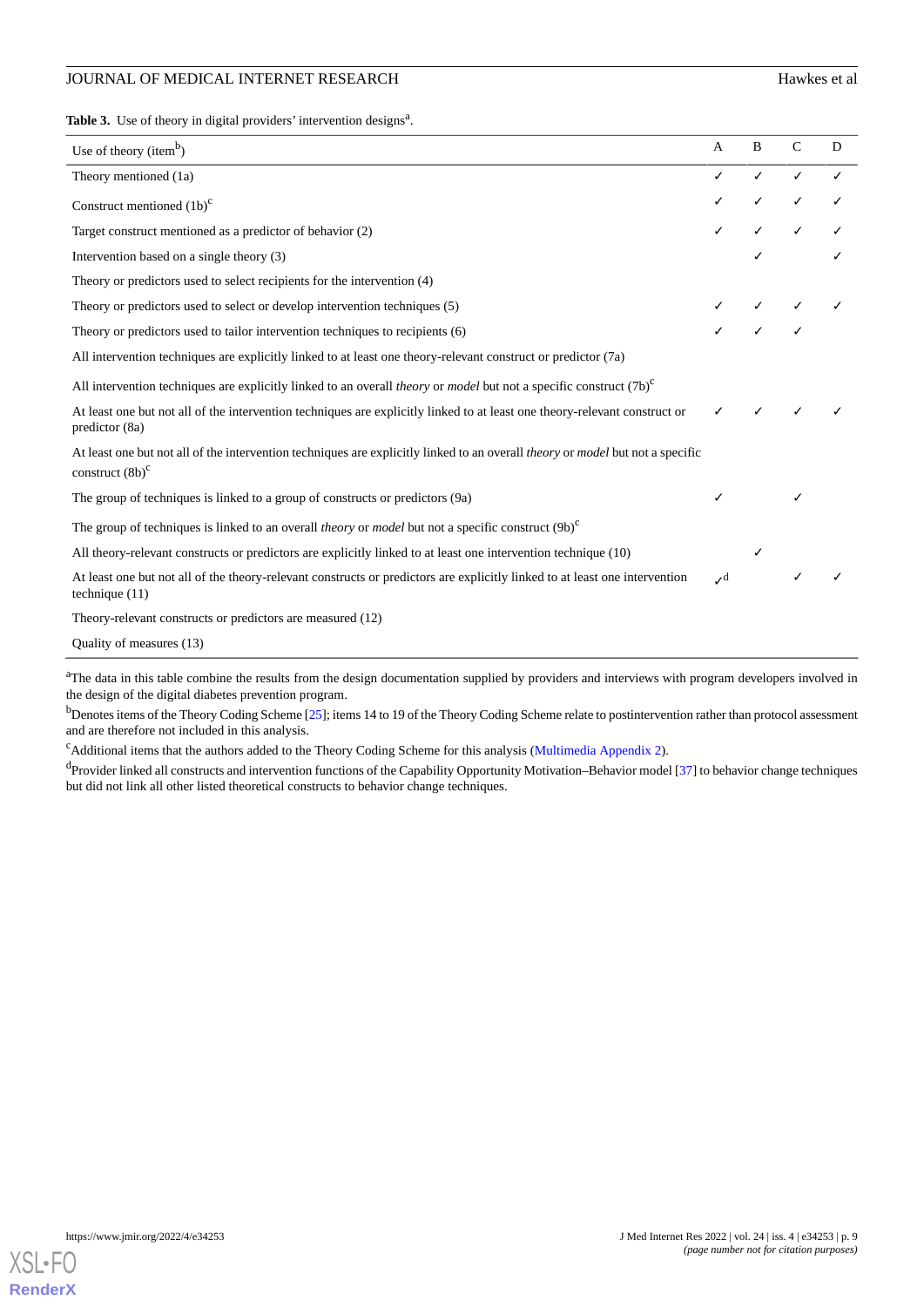## JOURNAL OF MEDICAL INTERNET RESEARCH Hawkes et al.

<span id="page-9-0"></span>Table 4. Theories, approaches, and constructs mentioned in each digital providers' diabetes prevention program designs<sup>a</sup>.

| Models, approaches, constructs, and concepts                                           | $\mathbf{A}$ | $\, {\bf B}$ | $\mathbf C$ | D |
|----------------------------------------------------------------------------------------|--------------|--------------|-------------|---|
| Model of behavior (change) mentioned                                                   |              |              |             |   |
| Behavior change wheel [41]                                                             |              |              |             |   |
| Biopsychosocial model [42]                                                             |              |              |             |   |
| Cognitive behavioral theory [43]                                                       | ✓            |              |             |   |
| COM- $B^b$ model [37]                                                                  |              |              |             |   |
| Functional Learning Theory [44]                                                        |              |              |             |   |
| GROW <sup>c</sup> model [45]                                                           |              |              | ✓           |   |
| Health Action Process Approach [46]                                                    | ✓            |              |             |   |
| Self-Determination Theory [40]                                                         |              |              |             |   |
| Social Cognitive Theory [39]                                                           |              |              |             |   |
| Social Comparison Theory [47]                                                          |              |              |             |   |
| Transtheoretical model [39]                                                            |              |              |             |   |
| Approaches to behavior change mentioned                                                |              |              |             |   |
| Acceptance and commitment therapy [48]                                                 |              |              |             |   |
| Cognitive behavioral therapy [49]                                                      |              |              |             |   |
| Motivational interviewing [50]                                                         |              |              |             |   |
| Positive psychology [51]                                                               |              |              |             |   |
| Constructs <sup>d</sup> mentioned                                                      |              |              |             |   |
| Autonomy                                                                               |              |              | ✓           |   |
| Behavior regulation (internal), self-control, and self-management                      |              |              |             |   |
| Beliefs about consequences, benefits and risks, personal beliefs, and risk perceptions |              |              |             |   |
| Capability, cognitive and interpersonal skills, competence, and physical skills        |              |              |             |   |
| Goals                                                                                  |              |              |             | ✓ |
| Intentions                                                                             |              |              |             |   |
| Knowledge                                                                              |              |              |             |   |
| Motivation                                                                             |              |              |             |   |
| Intrinsic and extrinsic motivation                                                     |              |              |             |   |
| Opportunity                                                                            | ✓            | ✓            |             |   |
| Optimism                                                                               |              |              |             |   |
| Reinforcement                                                                          |              |              |             |   |
| Self-efficacy, beliefs about capabilities, and observational learning                  |              |              |             |   |
| Social context, environmental context, and environmental influences                    |              |              |             |   |
| Social support and relatedness                                                         |              |              |             | ✓ |
| Behavior change concepts mentioned                                                     |              |              |             |   |
| Accountability                                                                         |              |              |             |   |
| Approach-avoidance language                                                            |              |              |             |   |
| <b>Behavioral influences</b>                                                           |              |              |             |   |
| Committed action                                                                       |              |              |             |   |
| Connectedness                                                                          |              |              |             |   |
| Lapses and relapses                                                                    | ✓            |              |             |   |

<sup>a</sup>The data in this table combine the results from the design documentation supplied by providers and interviews with program developers involved in

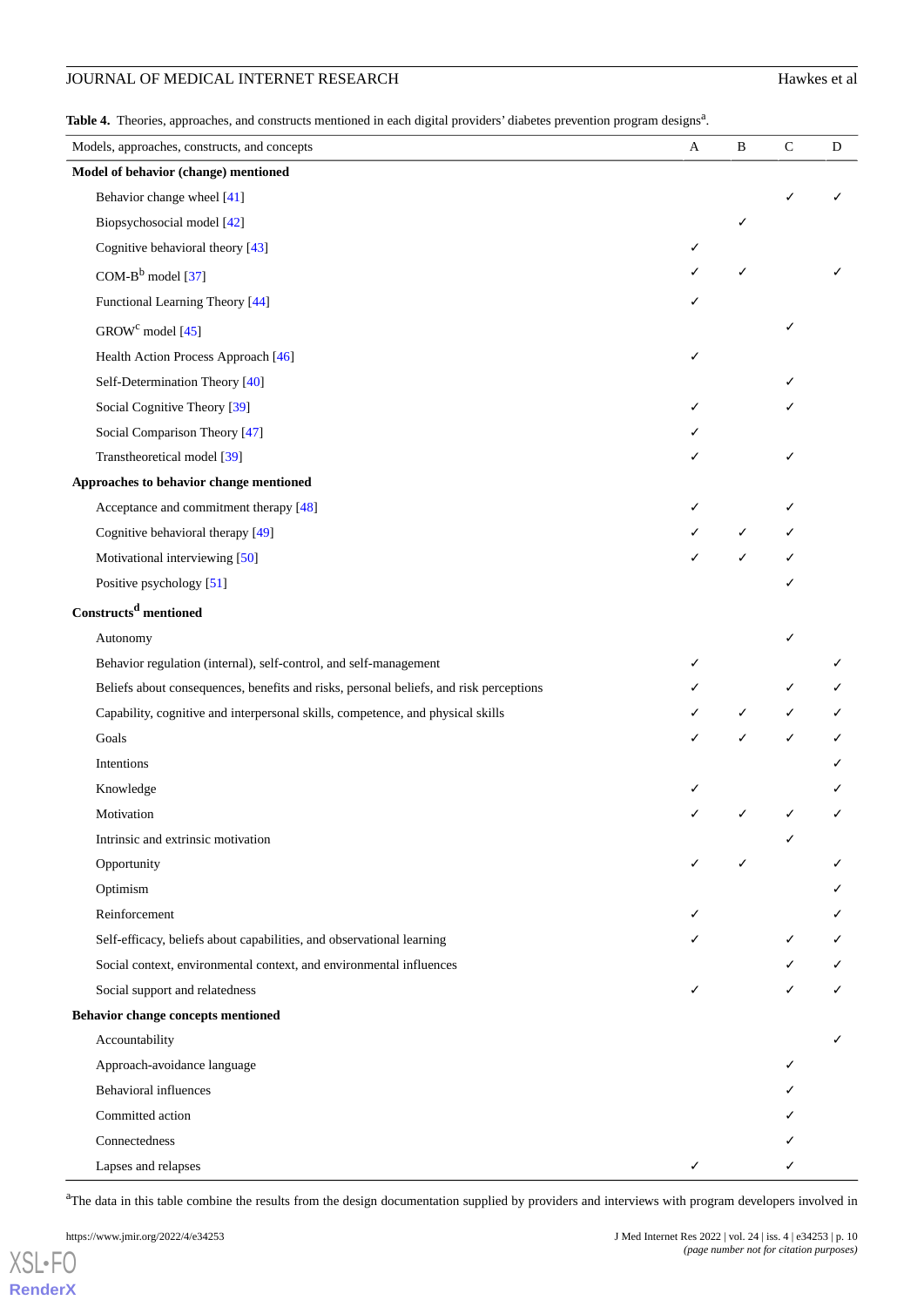the design of the digital diabetes prevention program.

<sup>b</sup>COM-B: Capability, Opportunity, Motivation–Behavior.

<sup>c</sup>GROW: Goal, Reality, Options, and Way forward.

<sup>d</sup>Constructs were grouped together based on the Theoretical Domains Framework [\[52\]](#page-14-4).

## *Discussion*

#### **Principal Findings**

The digital providers of the NHS-DDPP demonstrated good fidelity to the BCT content of the NHS-DDPP design. In particular, self-regulatory BCTs, which may be most effective in changing health behaviors [[13\]](#page-12-12), were included in the designs of all 4 digital providers. However, providers appeared to have inconsistent use of theory to inform their intervention designs, and none had developed a logic model or provided an explicit description of how their digital programs were expected to achieve the desired health outcomes. Without a clear underpinning theory and identification of the mechanisms underlying particular BCTs, the justification for the inclusion of specific BCT content in digital providers' programs is not clear.

#### **Comparison With Prior Work**

Overall, digital providers planned to deliver an average of 85% of the BCT content specified in the NHS-DPP program specification. Thus, the fidelity of design in the digital offering of the NHS-DPP is, in principle, higher than that previously reported for the face-to-face offering, where the fidelity of design was 74% [[17\]](#page-13-2). The planned self-regulatory BCT content is particularly encouraging, given that these BCTs are backed by evidence to suggest that such techniques are most effective in changing health behaviors such as diet and physical activity [[13\]](#page-12-12). However, the inconsistent use of theory in digital programs is similar to the evaluation of face-to-face NHS-DPP, which also highlighted a lack of mapping of BCTs to theoretical constructs and a lack of a logic model produced by any of the providers [\[27](#page-13-11)]. Both findings could be explained by the fact that providers'digital programs were adapted from pre-existing digital interventions already implemented before the commissioning of the NHS-DDPP service. This may be a particular problem for digital interventions.

#### **Strengths and Limitations**

This study provides a detailed analysis of the planned behavior change content of each of the 4 digital providers commissioned to deliver the NHS-DDPP using standardized coding frameworks [[14](#page-12-13)[,25](#page-13-9)], which demonstrated high κ agreement between coders. All framework response documentation obtained from each digital provider was submitted to the commissioners during service procurement; thus, they should represent an accurate description of digital providers'intervention designs. In addition, the research team requested any other relevant documentation from each digital provider that contained information about the planned behavior change content of the NHS-DDPP. Providers were given multiple opportunities to share all relevant documentation with the research team to support the current analysis.

However, one of the providers was reluctant to share all documentation detailing the theoretical underpinning because

of the commercial sensitivity of these documents. Researchers attempted to obtain as much information as possible about the theoretical foundations of providers' programs via interviews, especially when documentation could not be shared with the research team. The interviews were able to supplement the document review and were used to fill any gaps in the information that was not present in the documentation. Despite some reluctance to share documentation with the research team from one of the digital providers, analyses from this provider were similar to those of the other 3 providers, who shared all documentation. Furthermore, all digital providers confirmed that they had not developed a logic model to explicitly map how their digital programs would achieve the desired program outcomes, nor was there an alternative presentation of how their interventions were expected to work (eg, via free text).

It should also be noted that participants who were interviewed for this study were not always necessarily directly involved in the development of the BCT content and the theoretical underpinning of the programs. Some people involved in the early stages of design and development had since moved on to other roles. Nonetheless, the research team tried to identify  $\geq 1$ relevant individual from each digital provider and aimed to interview professionals from different backgrounds to gather a range of views and provide a comprehensive understanding of the processes involved in the design and development of each NHS-DDPP intervention.

#### **Future Directions**

Digital interventions have the potential to be delivered with higher fidelity than face-to-face interventions [\[7](#page-12-6)] as they do not rely solely on facilitator-centered delivery; instead, the BCT content can be standardized in its delivery via the functions of an app or website. Therefore, the current fidelity of design results is encouraging, as drift in delivery fidelity is less likely, thus increasing the chances of the program being effective if the BCT content is proven to be engaged with effectively.

Despite the encouraging results with regard to the planned BCTs in digital providers' program designs, there is inconsistent use of theory from providers to justify why specific BCTs have been included and how they will produce the desired behavior changes (ie, the theoretical constructs they are targeting). Given that a clear underpinning theory supports the translation of BCTs in intervention designs to intervention delivery  $[24-26]$  $[24-26]$  $[24-26]$ , the absence of a clear logic model or an explicit explanation of underpinning theory describing the constructs to be targeted by specific BCTs is potentially problematic.

One of the ways in which providers could usefully describe the underpinning theory is via a logic model, which provides a concise and clear way of visually presenting interventions informed by multiple theories. However, there is no clear guidance on whether it should be the role of the providers to produce a logic model or whether it would be more appropriate for commissioners of large-scale programs to produce an initial

```
XSL•FO
RenderX
```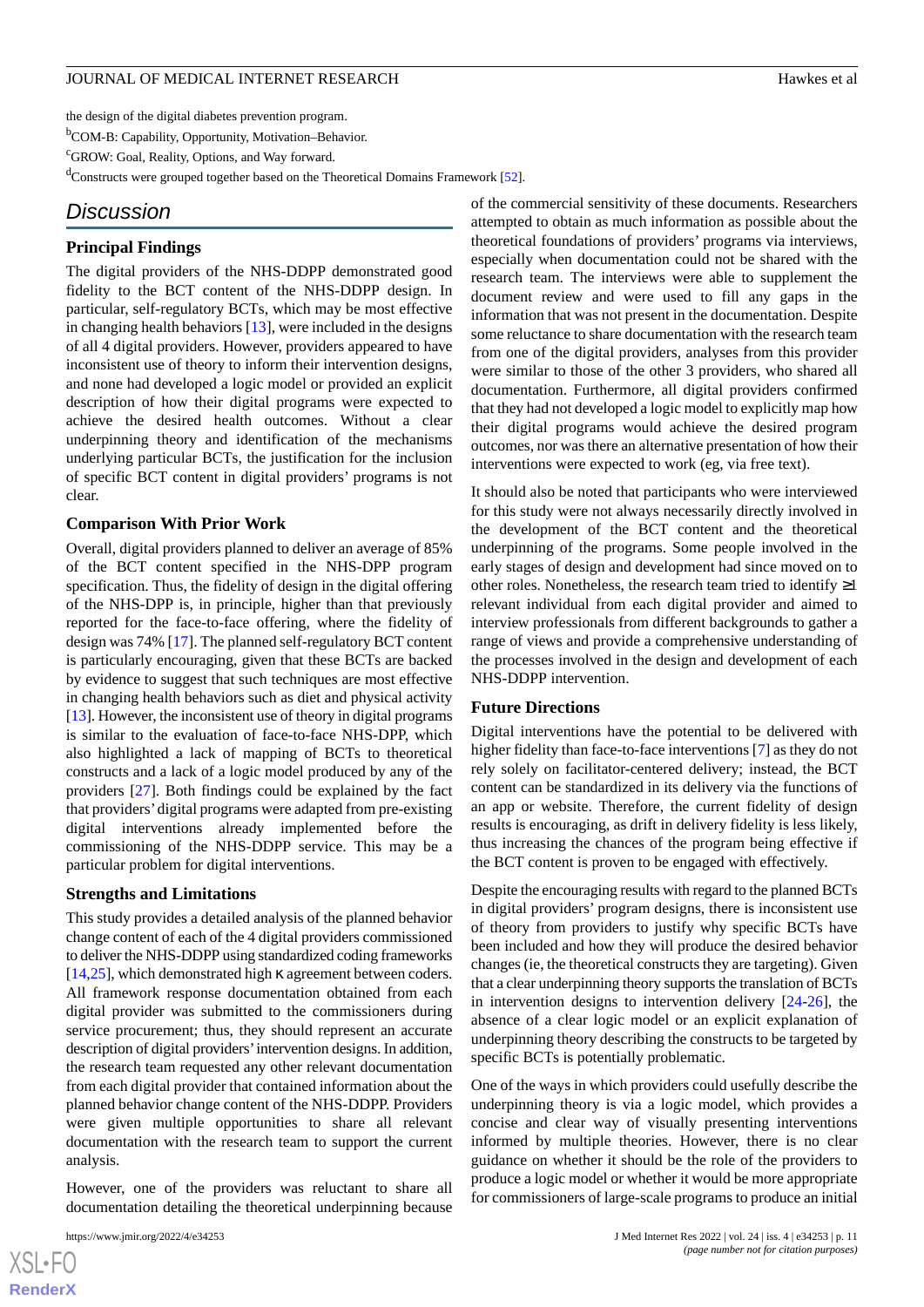logic model to guide providers from the outset [\[27](#page-13-11)]. However, the requirement of a logic model during the commissioning process of large-scale programs could ensure a clear rationale for the BCTs included in intervention designs, which may result in fewer issues in delivery and receipt fidelity in program implementation [\[27](#page-13-11)]. It should be noted that the inclusion of a logic model is a recommendation that has emerged since the evaluation of the NHS-DPP commenced and following the previous round of service procurement. Commissioners of the program are now increasingly focusing on the important role of logic models in the upcoming round of service procurement for the NHS-DPP.

In addition, a further 68% of the planned BCT content in the digital service was not specified in the program specification, a finding similar to the face-to-face offering of the NHS-DPP [[17\]](#page-13-2). It is possible that interventions containing more techniques to help people change their diet and physical activity behaviors may be more effective [\[53](#page-14-16),[54\]](#page-14-17). However, without a logic model or explicit description of the underpinning theory justifying the inclusion of additional BCT content, programs cannot be tested and evaluated effectively to establish the techniques that work in digital behavior change interventions and why.

This research provides an example of a design fidelity assessment of a large-scale digital intervention. Using the present findings as a baseline, future research will assess fidelity of the delivery of the digital service and service user engagement with the program. The current analysis found that some digital providers still plan to rely on health coaches to deliver aspects of the program to service users (eg, support via telephone); thus, the nature of this delivery will depend on the skills of the health coach in a similar way as that delivered by facilitators of face-to-face sessions. This may help to increase program engagement [\[55](#page-14-18)] but may also pose a risk to delivery fidelity because of variations in the background or training of health coaches. This study will be critical to assess whether the plans digital providers state they will put in place (with high fidelity) translate into program content that is actually delivered and understood as intended. Ongoing qualitative work examines how the behavior change content of the program is understood by service users, an underresearched aspect of fidelity [[56\]](#page-14-19). Further analysis of the interview data with program developers from this study is also planned, with the aim of qualitatively capturing the nuances of intervention development and how each of the digital providers' programs has evolved over time.

## **Conclusions**

When designing their programs, the digital providers of the NHS-DDPP demonstrated good fidelity to the BCT content of the program specification. Thus, if the NHS-DDPP is delivered with high fidelity and engaged with by service users, it should increase the effectiveness of the program in achieving a reduction in the incidence of T2DM. However, the lack of theory described in digital providers'intervention designs is potentially problematic if providers are not explicit in how their programs will work to achieve behavior change, given that a clear underpinning theory supports the translation of BCT content in intervention design to intervention delivery.

## **Acknowledgments**

The authors would like to thank the NHS-DPP team and all digital provider program leads for providing all the relevant documentation required for this manuscript. The authors would also like to thank the participants who took part in the interview and the provider program leads and management staff for helping to organize the interviews. The authors would also like to thank the following researchers in the DIPLOMA (Diabetes Prevention–Long Term Multimethod Assessment) team who provided valuable feedback during manuscript preparation: Peter Bower, Sarah Cotterill, and Elizabeth Murray. This work is independent research funded by the National Institute for Health Research (Health Services and Delivery Research, 16/48/07—Evaluating the National Health Service Diabetes Prevention Program: the DIPLOMA research program). The views and opinions expressed in this manuscript are those of the authors and do not necessarily reflect those of the National Institute for Health Research or the Department of Health and Social Care.

## **Data Availability**

The intervention design documentation from digital providers and audio recordings of interviews analyzed in this study are not publicly available because of confidentiality agreements with the provider organizations, as some information is commercially sensitive. Some data sets are available from the corresponding author on reasonable request, although the authors will require explicit permission from the relevant provider organizations.

## **Authors' Contributions**

DPF designed the research and secured funding as part of the wider DIPLOMA (Diabetes Prevention–Long Term Multimethod Assessment) project. DPF supervised the research and helped prepare the manuscript. REH conducted the research interviews, analyzed the data, and prepared the manuscript. LMM conducted the research interviews, analyzed a proportion of the data, and helped draft the manuscript. All authors read and approved the final manuscript.

## **Conflicts of Interest**

None declared.

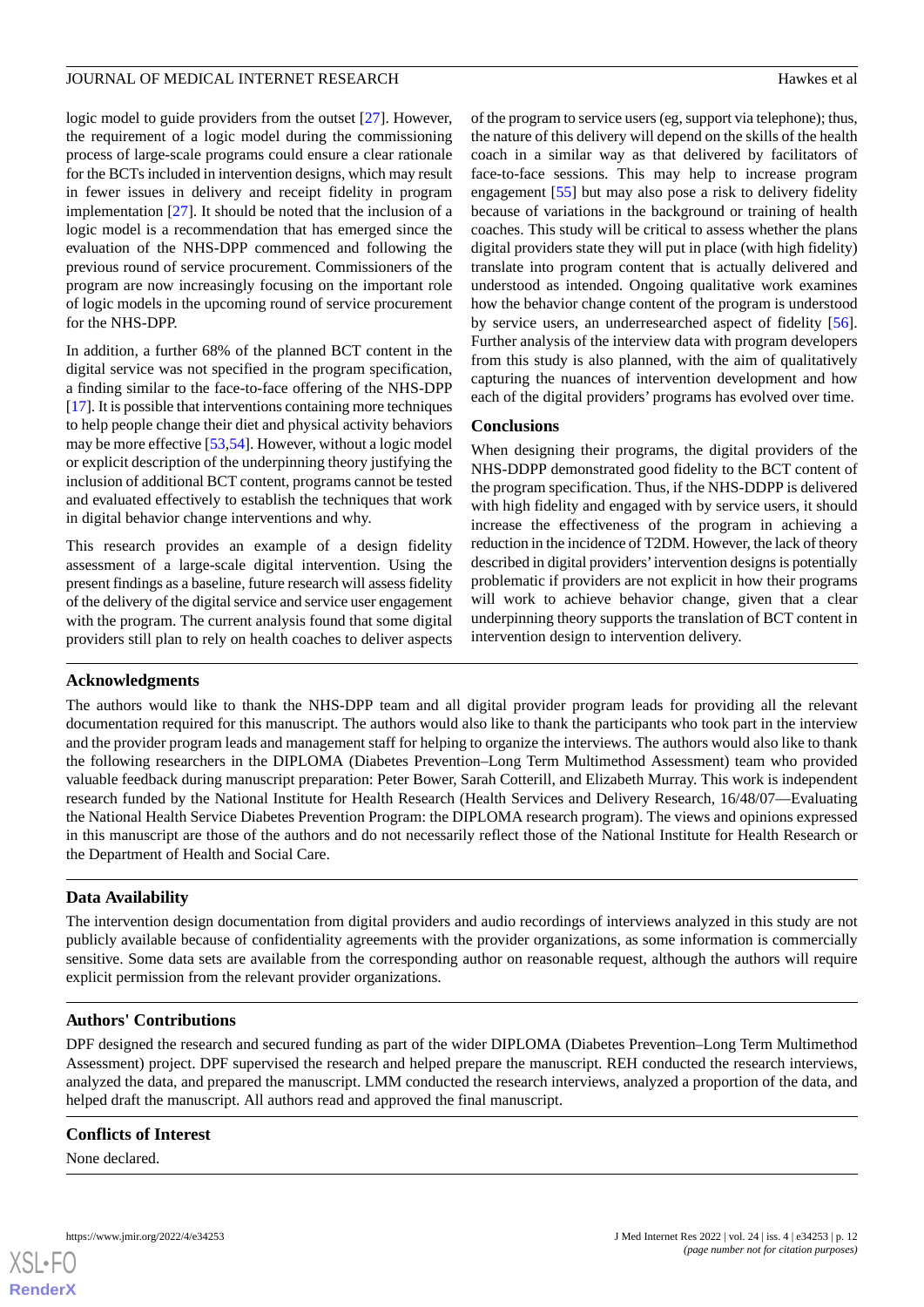## <span id="page-12-14"></span>**Multimedia Appendix 1**

National Institute of Health and Care Excellence NG183 guidance (2020)—Behavior Change: Digital interventions. [[DOCX File , 13 KB](https://jmir.org/api/download?alt_name=jmir_v24i4e34253_app1.docx&filename=baa2d4f65edffb044b634bb04aa6a7b5.docx)-[Multimedia Appendix 1\]](https://jmir.org/api/download?alt_name=jmir_v24i4e34253_app1.docx&filename=baa2d4f65edffb044b634bb04aa6a7b5.docx)

## <span id="page-12-15"></span>**Multimedia Appendix 2**

Coding procedures. [[DOCX File , 14 KB](https://jmir.org/api/download?alt_name=jmir_v24i4e34253_app2.docx&filename=755d0a2b40a299238448a63f688d2aab.docx)-[Multimedia Appendix 2\]](https://jmir.org/api/download?alt_name=jmir_v24i4e34253_app2.docx&filename=755d0a2b40a299238448a63f688d2aab.docx)

## <span id="page-12-16"></span>**Multimedia Appendix 3**

<span id="page-12-17"></span>Cohen κ values. [[DOCX File , 13 KB](https://jmir.org/api/download?alt_name=jmir_v24i4e34253_app3.docx&filename=925a0e77c270898db1eba9e5d1bf2df0.docx)-[Multimedia Appendix 3\]](https://jmir.org/api/download?alt_name=jmir_v24i4e34253_app3.docx&filename=925a0e77c270898db1eba9e5d1bf2df0.docx)

## **Multimedia Appendix 4**

Behavior change technique definitions. [[DOCX File , 16 KB](https://jmir.org/api/download?alt_name=jmir_v24i4e34253_app4.docx&filename=10b2d2843e5402ab1c3b6d71f72b6b5b.docx)-[Multimedia Appendix 4\]](https://jmir.org/api/download?alt_name=jmir_v24i4e34253_app4.docx&filename=10b2d2843e5402ab1c3b6d71f72b6b5b.docx)

## <span id="page-12-1"></span><span id="page-12-0"></span>**References**

- 1. Diabetes statistics: diabetes prevalence 2019. Diabetes UK. 2020. URL: [https://www.diabetes.org.uk/professionals/](https://www.diabetes.org.uk/professionals/position-statements-reports/statistics/diabetes-prevalence-2019) [position-statements-reports/statistics/diabetes-prevalence-2019](https://www.diabetes.org.uk/professionals/position-statements-reports/statistics/diabetes-prevalence-2019) [accessed 2022-04-04]
- <span id="page-12-2"></span>2. Hex N, Bartlett C, Wright D, Taylor M, Varley D. Estimating the current and future costs of type 1 and type 2 diabetes in the UK, including direct health costs and indirect societal and productivity costs. Diabet Med 2012 Jul;29(7):855-862 [[FREE Full text](https://doi.org/10.1111/j.1464-5491.2012.03698.x)] [doi: [10.1111/j.1464-5491.2012.03698.x\]](http://dx.doi.org/10.1111/j.1464-5491.2012.03698.x) [Medline: [22537247\]](http://www.ncbi.nlm.nih.gov/entrez/query.fcgi?cmd=Retrieve&db=PubMed&list_uids=22537247&dopt=Abstract)
- <span id="page-12-3"></span>3. NHS England Diabetes Prevention Programme (NHS DPP). NHS.UK. URL: [https://www.england.nhs.uk/diabetes/](https://www.england.nhs.uk/diabetes/diabetes-prevention/) [diabetes-prevention/](https://www.england.nhs.uk/diabetes/diabetes-prevention/) [accessed 2022-04-04]
- <span id="page-12-4"></span>4. Valabhji J, Barron E, Bradley D, Bakhai C, Fagg J, O'Neill S, et al. Early outcomes from the English National Health Service Diabetes Prevention Programme. Diabetes Care 2020 Jan;43(1):152-160 [\[FREE Full text](http://europepmc.org/abstract/MED/31719054)] [doi: [10.2337/dc19-1425](http://dx.doi.org/10.2337/dc19-1425)] [Medline: [31719054](http://www.ncbi.nlm.nih.gov/entrez/query.fcgi?cmd=Retrieve&db=PubMed&list_uids=31719054&dopt=Abstract)]
- <span id="page-12-5"></span>5. Howarth E, Bower PJ, Kontopantelis E, Soiland-Reyes C, Meacock R, Whittaker W, et al. 'Going the distance': an independent cohort study of engagement and dropout among the first 100 000 referrals into a large-scale diabetes prevention program. BMJ Open Diabetes Res Care 2020 Dec;8(2):e001835 [\[FREE Full text](https://drc.bmj.com/lookup/pmidlookup?view=long&pmid=33303493)] [doi: [10.1136/bmjdrc-2020-001835](http://dx.doi.org/10.1136/bmjdrc-2020-001835)] [Medline: [33303493](http://www.ncbi.nlm.nih.gov/entrez/query.fcgi?cmd=Retrieve&db=PubMed&list_uids=33303493&dopt=Abstract)]
- <span id="page-12-7"></span><span id="page-12-6"></span>6. Arigo D, Jake-Schoffman DE, Wolin K, Beckjord E, Hekler EB, Pagoto SL. The history and future of digital health in the field of behavioral medicine. J Behav Med 2019 Feb;42(1):67-83 [\[FREE Full text\]](http://europepmc.org/abstract/MED/30825090) [doi: [10.1007/s10865-018-9966-z](http://dx.doi.org/10.1007/s10865-018-9966-z)] [Medline: [30825090](http://www.ncbi.nlm.nih.gov/entrez/query.fcgi?cmd=Retrieve&db=PubMed&list_uids=30825090&dopt=Abstract)]
- <span id="page-12-8"></span>7. Michie S, Yardley L, West R, Patrick K, Greaves F. Developing and evaluating digital interventions to promote behavior change in health and health care: recommendations resulting from an international workshop. J Med Internet Res 2017 Jun 29;19(6):e232 [\[FREE Full text](https://www.jmir.org/2017/6/e232/)] [doi: [10.2196/jmir.7126](http://dx.doi.org/10.2196/jmir.7126)] [Medline: [28663162](http://www.ncbi.nlm.nih.gov/entrez/query.fcgi?cmd=Retrieve&db=PubMed&list_uids=28663162&dopt=Abstract)]
- <span id="page-12-9"></span>8. Tinder Foundation. URL: [https://nhs.goodthingsfoundation.org/wp-content/uploads/2016/07/](https://nhs.goodthingsfoundation.org/wp-content/uploads/2016/07/Improving_Digital_Health_Skills_Report_2016.pdf) [Improving\\_Digital\\_Health\\_Skills\\_Report\\_2016.pdf](https://nhs.goodthingsfoundation.org/wp-content/uploads/2016/07/Improving_Digital_Health_Skills_Report_2016.pdf) [accessed 2022-04-04]
- <span id="page-12-10"></span>9. Digital technology and health inequalities: a scoping review (Wales). Health Inequalities Portal. URL: [https://phw.nhs.wales/](https://phw.nhs.wales/publications/publications1/digital-technology-and-health-inequalities-a-scoping-review/) [publications/publications1/digital-technology-and-health-inequalities-a-scoping-review/](https://phw.nhs.wales/publications/publications1/digital-technology-and-health-inequalities-a-scoping-review/) [accessed 2022-04-12]
- <span id="page-12-11"></span>10. Murray E, Daff K, Lavida A, Henley W, Irwin J, Valabhji J. Evaluation of the digital diabetes prevention programme pilot: uncontrolled mixed-methods study protocol. BMJ Open 2019 May 22;9(5):e025903 [[FREE Full text\]](https://bmjopen.bmj.com/lookup/pmidlookup?view=long&pmid=31122973) [doi: [10.1136/bmjopen-2018-025903\]](http://dx.doi.org/10.1136/bmjopen-2018-025903) [Medline: [31122973](http://www.ncbi.nlm.nih.gov/entrez/query.fcgi?cmd=Retrieve&db=PubMed&list_uids=31122973&dopt=Abstract)]
- <span id="page-12-12"></span>11. Provision of behavioural interventions for people with nondiabetic hyperglycaemia. NHS England. URL: [https://www.](https://www.england.nhs.uk/wp-content/uploads/2016/08/nhs-dpp-service-specification-aug-2019.pdf) [england.nhs.uk/wp-content/uploads/2016/08/nhs-dpp-service-specification-aug-2019.pdf](https://www.england.nhs.uk/wp-content/uploads/2016/08/nhs-dpp-service-specification-aug-2019.pdf) [accessed 2022-04-04]
- <span id="page-12-13"></span>12. A systematic review and metaanalysis assessing the effectiveness of pragmatic lifestyle interventions for the prevention of type 2 diabetes mellitus in routine practice. Public Health England. URL: [https://assets.publishing.service.gov.uk/government/](https://assets.publishing.service.gov.uk/government/uploads/system/uploads/attachment_data/file/456147/PHE_Evidence_Review_of_diabetes_prevention_programmes-_FINAL.pdf) [uploads/system/uploads/attachment\\_data/file/456147/PHE\\_Evidence\\_Review\\_of\\_diabetes\\_prevention\\_programmes-\\_FINAL.](https://assets.publishing.service.gov.uk/government/uploads/system/uploads/attachment_data/file/456147/PHE_Evidence_Review_of_diabetes_prevention_programmes-_FINAL.pdf) [pdf](https://assets.publishing.service.gov.uk/government/uploads/system/uploads/attachment_data/file/456147/PHE_Evidence_Review_of_diabetes_prevention_programmes-_FINAL.pdf) [accessed 2022-04-12]
- 13. Type 2 diabetes: prevention in people at high risk. National Institute for Health and Care Excellence. URL: [https://www.](https://www.nice.org.uk/guidance/ph38) [nice.org.uk/guidance/ph38](https://www.nice.org.uk/guidance/ph38) [accessed 2022-04-12]
- 14. Michie S, Richardson M, Johnston M, Abraham C, Francis J, Hardeman W, et al. The behavior change technique taxonomy (v1) of 93 hierarchically clustered techniques: building an international consensus for the reporting of behavior change interventions. Ann Behav Med 2013 Aug;46(1):81-95 [\[FREE Full text](https://doi.org/10.1007/s12160-013-9486-6)] [doi: [10.1007/s12160-013-9486-6\]](http://dx.doi.org/10.1007/s12160-013-9486-6) [Medline: [23512568](http://www.ncbi.nlm.nih.gov/entrez/query.fcgi?cmd=Retrieve&db=PubMed&list_uids=23512568&dopt=Abstract)]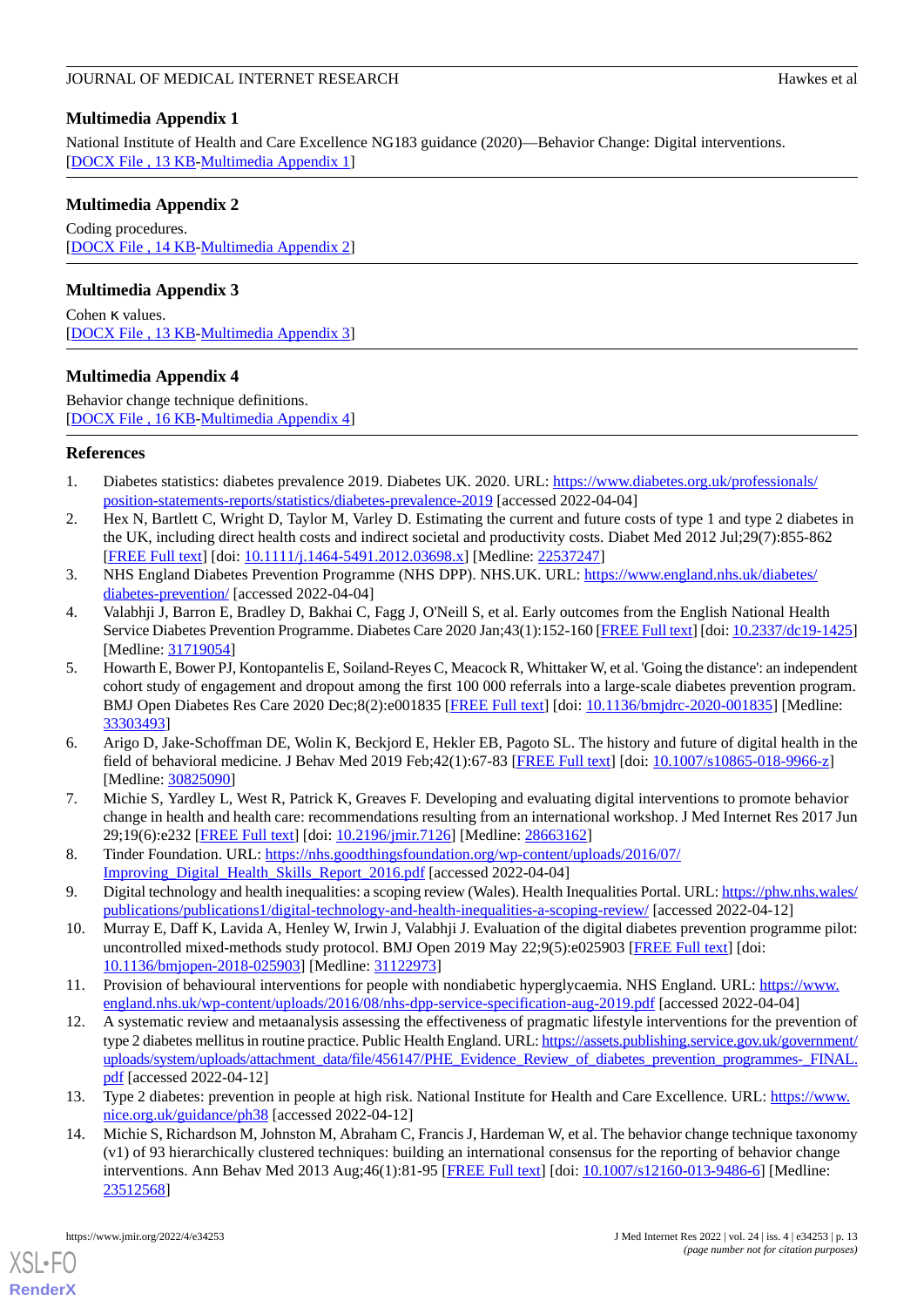- <span id="page-13-0"></span>15. Bellg AJ, Borrelli B, Resnick B, Hecht J, Minicucci DS, Ory M, Treatment Fidelity Workgroup of the NIH Behavior Change Consortium. Enhancing treatment fidelity in health behavior change studies: best practices and recommendations from the NIH Behavior Change Consortium. Health Psychol 2004 Sep;23(5):443-451. [doi: [10.1037/0278-6133.23.5.443](http://dx.doi.org/10.1037/0278-6133.23.5.443)] [Medline: [15367063](http://www.ncbi.nlm.nih.gov/entrez/query.fcgi?cmd=Retrieve&db=PubMed&list_uids=15367063&dopt=Abstract)]
- <span id="page-13-2"></span><span id="page-13-1"></span>16. Borrelli B. The assessment, monitoring, and enhancement of treatment fidelity in public health clinical trials. J Public Health Dent 2011;71(s1):S52-S63 [\[FREE Full text](http://europepmc.org/abstract/MED/21499543)] [doi: [10.1111/j.1752-7325.2011.00233.x](http://dx.doi.org/10.1111/j.1752-7325.2011.00233.x)] [Medline: [21499543\]](http://www.ncbi.nlm.nih.gov/entrez/query.fcgi?cmd=Retrieve&db=PubMed&list_uids=21499543&dopt=Abstract)
- <span id="page-13-3"></span>17. Hawkes RE, Cameron E, Bower P, French DP. Does the design of the NHS Diabetes Prevention Programme intervention have fidelity to the programme specification? A document analysis. Diabet Med 2020 Aug;37(8):1357-1366 [\[FREE Full](http://europepmc.org/abstract/MED/31808578) [text](http://europepmc.org/abstract/MED/31808578)] [doi: [10.1111/dme.14201\]](http://dx.doi.org/10.1111/dme.14201) [Medline: [31808578](http://www.ncbi.nlm.nih.gov/entrez/query.fcgi?cmd=Retrieve&db=PubMed&list_uids=31808578&dopt=Abstract)]
- <span id="page-13-4"></span>18. Hawkes RE, Cameron E, Miles LM, French DP. The fidelity of training in behaviour change techniques to intervention design in a national diabetes prevention programme. Int J Behav Med 2021 Dec;28(6):671-682 [[FREE Full text](http://europepmc.org/abstract/MED/33559009)] [doi: [10.1007/s12529-021-09961-5\]](http://dx.doi.org/10.1007/s12529-021-09961-5) [Medline: [33559009\]](http://www.ncbi.nlm.nih.gov/entrez/query.fcgi?cmd=Retrieve&db=PubMed&list_uids=33559009&dopt=Abstract)
- 19. French DP, Hawkes RE, Bower P, Cameron E. Is the NHS Diabetes Prevention Programme Intervention delivered as planned? An observational study of fidelity of intervention delivery. Ann Behav Med 2021 Oct 27;55(11):1104-1115 [\[FREE](http://europepmc.org/abstract/MED/33580647) [Full text\]](http://europepmc.org/abstract/MED/33580647) [doi: [10.1093/abm/kaaa108\]](http://dx.doi.org/10.1093/abm/kaaa108) [Medline: [33580647\]](http://www.ncbi.nlm.nih.gov/entrez/query.fcgi?cmd=Retrieve&db=PubMed&list_uids=33580647&dopt=Abstract)
- <span id="page-13-5"></span>20. Hawkes RE, Cameron E, Cotterill S, Bower P, French DP. The NHS Diabetes Prevention Programme: an observational study of service delivery and patient experience. BMC Health Serv Res 2020 Nov 27;20(1):1098 [\[FREE Full text\]](https://bmchealthservres.biomedcentral.com/articles/10.1186/s12913-020-05951-7) [doi: [10.1186/s12913-020-05951-7\]](http://dx.doi.org/10.1186/s12913-020-05951-7) [Medline: [33246460\]](http://www.ncbi.nlm.nih.gov/entrez/query.fcgi?cmd=Retrieve&db=PubMed&list_uids=33246460&dopt=Abstract)
- <span id="page-13-6"></span>21. Hawkes RE, Warren L, Cameron E, French DP. An evaluation of goal setting in the NHS England diabetes prevention programme. Psychol Health 2022 Feb;37(2):131-150. [doi: [10.1080/08870446.2021.1872790\]](http://dx.doi.org/10.1080/08870446.2021.1872790) [Medline: [33517780](http://www.ncbi.nlm.nih.gov/entrez/query.fcgi?cmd=Retrieve&db=PubMed&list_uids=33517780&dopt=Abstract)]
- <span id="page-13-7"></span>22. Miles LM, Hawkes RE, French DP. How is the Behavior Change Technique Content of the NHS Diabetes Prevention Program understood by participants? A qualitative study of Fidelity, with a focus on receipt. Ann Behav Med 2021 Nov 11:kaab093 (forthcoming). [doi: [10.1093/abm/kaab093](http://dx.doi.org/10.1093/abm/kaab093)] [Medline: [34788358](http://www.ncbi.nlm.nih.gov/entrez/query.fcgi?cmd=Retrieve&db=PubMed&list_uids=34788358&dopt=Abstract)]
- <span id="page-13-8"></span>23. Webb TL, Joseph J, Yardley L, Michie S. Using the internet to promote health behavior change: a systematic review and meta-analysis of the impact of theoretical basis, use of behavior change techniques, and mode of delivery on efficacy. J Med Internet Res 2010 Feb 17;12(1):e4 [[FREE Full text](https://www.jmir.org/2010/1/e4/)] [doi: [10.2196/jmir.1376](http://dx.doi.org/10.2196/jmir.1376)] [Medline: [20164043](http://www.ncbi.nlm.nih.gov/entrez/query.fcgi?cmd=Retrieve&db=PubMed&list_uids=20164043&dopt=Abstract)]
- <span id="page-13-10"></span><span id="page-13-9"></span>24. Skivington K, Matthews L, Simpson SA, Craig P, Baird J, Blazeby JM, et al. A new framework for developing and evaluating complex interventions: update of Medical Research Council guidance. BMJ 2021 Sep 30;374:n2061 [[FREE Full text](http://www.bmj.com/lookup/pmidlookup?view=long&pmid=34593508)] [doi: [10.1136/bmj.n2061\]](http://dx.doi.org/10.1136/bmj.n2061) [Medline: [34593508\]](http://www.ncbi.nlm.nih.gov/entrez/query.fcgi?cmd=Retrieve&db=PubMed&list_uids=34593508&dopt=Abstract)
- 25. Michie S, Prestwich A. Are interventions theory-based? Development of a theory coding scheme. Health Psychol 2010 Jan;29(1):1-8. [doi: [10.1037/a0016939\]](http://dx.doi.org/10.1037/a0016939) [Medline: [20063930](http://www.ncbi.nlm.nih.gov/entrez/query.fcgi?cmd=Retrieve&db=PubMed&list_uids=20063930&dopt=Abstract)]
- <span id="page-13-11"></span>26. O'Cathain A, Croot L, Duncan E, Rousseau N, Sworn K, Turner KM, et al. Guidance on how to develop complex interventions to improve health and healthcare. BMJ Open 2019 Aug 15;9(8):e029954 [\[FREE Full text\]](https://bmjopen.bmj.com/lookup/pmidlookup?view=long&pmid=31420394) [doi: [10.1136/bmjopen-2019-029954\]](http://dx.doi.org/10.1136/bmjopen-2019-029954) [Medline: [31420394](http://www.ncbi.nlm.nih.gov/entrez/query.fcgi?cmd=Retrieve&db=PubMed&list_uids=31420394&dopt=Abstract)]
- <span id="page-13-13"></span><span id="page-13-12"></span>27. Hawkes RE, Miles LM, French DP. The theoretical basis of a nationally implemented type 2 diabetes prevention programme: how is the programme expected to produce changes in behaviour? Int J Behav Nutr Phys Act 2021 May 13;18(1):64 [\[FREE](https://ijbnpa.biomedcentral.com/articles/10.1186/s12966-021-01134-7) [Full text\]](https://ijbnpa.biomedcentral.com/articles/10.1186/s12966-021-01134-7) [doi: [10.1186/s12966-021-01134-7](http://dx.doi.org/10.1186/s12966-021-01134-7)] [Medline: [33985524](http://www.ncbi.nlm.nih.gov/entrez/query.fcgi?cmd=Retrieve&db=PubMed&list_uids=33985524&dopt=Abstract)]
- <span id="page-13-14"></span>28. Short CE, DeSmet A, Woods C, Williams SL, Maher C, Middelweerd A, et al. Measuring engagement in eHealth and mHealth behavior change interventions: viewpoint of methodologies. J Med Internet Res 2018 Nov 16;20(11):e292 [\[FREE](https://www.jmir.org/2018/11/e292/) [Full text\]](https://www.jmir.org/2018/11/e292/) [doi: [10.2196/jmir.9397](http://dx.doi.org/10.2196/jmir.9397)] [Medline: [30446482\]](http://www.ncbi.nlm.nih.gov/entrez/query.fcgi?cmd=Retrieve&db=PubMed&list_uids=30446482&dopt=Abstract)
- <span id="page-13-15"></span>29. Kelders SM, Kok RN, Ossebaard HC, Van Gemert-Pijnen JE. Persuasive system design does matter: a systematic review of adherence to web-based interventions. J Med Internet Res 2012 Nov 14;14(6):e152 [[FREE Full text](https://www.jmir.org/2012/6/e152/)] [doi: [10.2196/jmir.2104](http://dx.doi.org/10.2196/jmir.2104)] [Medline: [23151820](http://www.ncbi.nlm.nih.gov/entrez/query.fcgi?cmd=Retrieve&db=PubMed&list_uids=23151820&dopt=Abstract)]
- <span id="page-13-16"></span>30. Dack C, Ross J, Stevenson F, Pal K, Gubert E, Michie S, et al. A digital self-management intervention for adults with type 2 diabetes: combining theory, data and participatory design to develop HeLP-Diabetes. Internet Interv 2019 Sep;17:100241 [[FREE Full text](https://linkinghub.elsevier.com/retrieve/pii/S2214-7829(18)30042-3)] [doi: [10.1016/j.invent.2019.100241\]](http://dx.doi.org/10.1016/j.invent.2019.100241) [Medline: [31372349](http://www.ncbi.nlm.nih.gov/entrez/query.fcgi?cmd=Retrieve&db=PubMed&list_uids=31372349&dopt=Abstract)]
- <span id="page-13-17"></span>31. Lambert JD, Elliott LR, Taylor AH, Farrand P, Haase AM, Greaves CJ. A novel method for assessing design fidelity in web-based behavioral interventions. Health Psychol 2021 Mar;40(3):217-225. [doi: [10.1037/hea0001046\]](http://dx.doi.org/10.1037/hea0001046) [Medline: [33630643](http://www.ncbi.nlm.nih.gov/entrez/query.fcgi?cmd=Retrieve&db=PubMed&list_uids=33630643&dopt=Abstract)]
- <span id="page-13-19"></span><span id="page-13-18"></span>32. Behaviour change: digital and mobile health interventions. National Institute for Health and Care Excellence. URL: [https:/](https://www.nice.org.uk/guidance/ng183) [/www.nice.org.uk/guidance/ng183](https://www.nice.org.uk/guidance/ng183) [accessed 2022-04-12]
- <span id="page-13-20"></span>33. Abraham C, Wood CE, Johnston M, Francis J, Hardeman W, Richardson M, et al. Reliability of identification of behavior change techniques in intervention descriptions. Ann Behav Med 2015 Dec;49(6):885-900. [doi: [10.1007/s12160-015-9727-y\]](http://dx.doi.org/10.1007/s12160-015-9727-y) [Medline: [26290002](http://www.ncbi.nlm.nih.gov/entrez/query.fcgi?cmd=Retrieve&db=PubMed&list_uids=26290002&dopt=Abstract)]
- 34. Online training. BCT Taxonomy V1. URL: <https://www.bct-taxonomy.com/> [accessed 2022-04-12]
- 35. Landis JR, Koch GG. The measurement of observer agreement for categorical data. Biometrics 1977 Mar;33(1):159-174. [Medline: [843571](http://www.ncbi.nlm.nih.gov/entrez/query.fcgi?cmd=Retrieve&db=PubMed&list_uids=843571&dopt=Abstract)]
- 36. McHugh ML. Interrater reliability: the kappa statistic. Biochem Med (Zagreb) 2012;22(3):276-282 [\[FREE Full text\]](http://www.biochemia-medica.com/2012/22/276) [Medline: [23092060](http://www.ncbi.nlm.nih.gov/entrez/query.fcgi?cmd=Retrieve&db=PubMed&list_uids=23092060&dopt=Abstract)]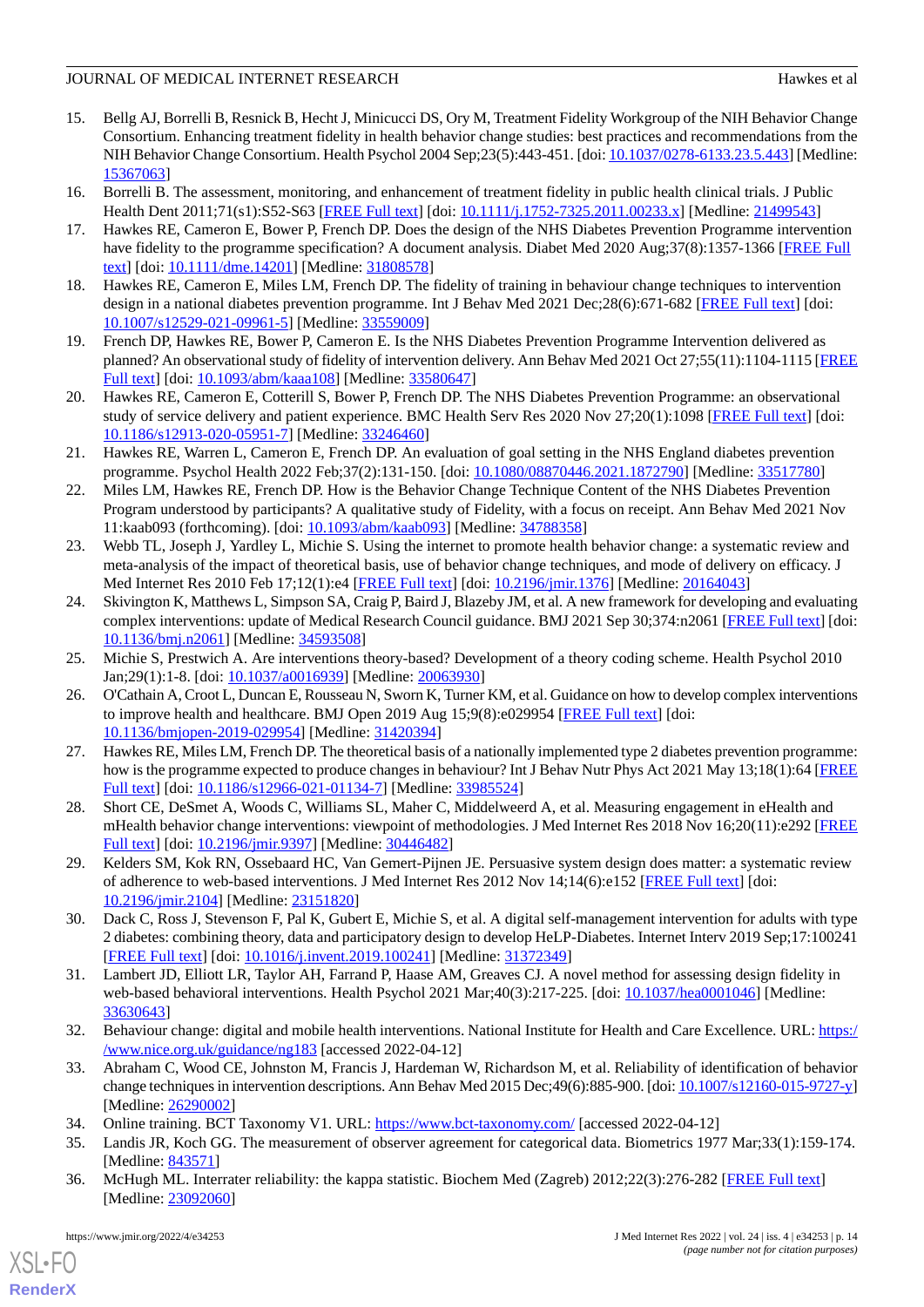- <span id="page-14-0"></span>37. Michie S, Atkins L, West R. The Behaviour Change Wheel: A Guide to Designing Interventions. London: Silverback Publishing; 2014.
- <span id="page-14-2"></span><span id="page-14-1"></span>38. Bandura A. Social Foundations of Thought and Action: A Social Cognitive Theory. London, UK: Pearson; 1985.
- <span id="page-14-3"></span>39. Prochaska JO, Velicer WF. The transtheoretical model of health behavior change. Am J Health Promot 1997;12(1):38-48. [doi: [10.4278/0890-1171-12.1.38\]](http://dx.doi.org/10.4278/0890-1171-12.1.38) [Medline: [10170434\]](http://www.ncbi.nlm.nih.gov/entrez/query.fcgi?cmd=Retrieve&db=PubMed&list_uids=10170434&dopt=Abstract)
- <span id="page-14-5"></span>40. Ryan RM, Deci EL. Self-determination theory and the facilitation of intrinsic motivation, social development, and well-being. Am Psychol 2000 Jan;55(1):68-78. [doi: [10.1037//0003-066x.55.1.68\]](http://dx.doi.org/10.1037//0003-066x.55.1.68) [Medline: [11392867\]](http://www.ncbi.nlm.nih.gov/entrez/query.fcgi?cmd=Retrieve&db=PubMed&list_uids=11392867&dopt=Abstract)
- <span id="page-14-6"></span>41. Michie S, van Stralen MM, West R. The behaviour change wheel: a new method for characterising and designing behaviour change interventions. Implement Sci 2011 Apr 23;6:42 [\[FREE Full text](https://implementationscience.biomedcentral.com/articles/10.1186/1748-5908-6-42)] [doi: [10.1186/1748-5908-6-42\]](http://dx.doi.org/10.1186/1748-5908-6-42) [Medline: [21513547\]](http://www.ncbi.nlm.nih.gov/entrez/query.fcgi?cmd=Retrieve&db=PubMed&list_uids=21513547&dopt=Abstract)
- <span id="page-14-7"></span>42. Engel GL. The need for a new medical model: a challenge for biomedicine. Science 1977 Apr 08;196(4286):129-136. [doi: [10.1126/science.847460\]](http://dx.doi.org/10.1126/science.847460) [Medline: [847460\]](http://www.ncbi.nlm.nih.gov/entrez/query.fcgi?cmd=Retrieve&db=PubMed&list_uids=847460&dopt=Abstract)
- <span id="page-14-8"></span>43. Beck A. Cognitive Therapy and the Emotional Disorders. New York, United States: Penguin Publishing Group; 1976.
- <span id="page-14-10"></span><span id="page-14-9"></span>44. Reading for Working A Functional Literacy Anthology. Alexandria, Virginia: Human Resources Research Organization; 1975.
- 45. Excellence in Coaching: The Industry Guide. London, UK: Kogan Page; 2016.
- <span id="page-14-11"></span>46. Schwarzer R. Modeling health behavior change: how to predict and modify the adoption and maintenance of health behaviors. Applied Psychol 2008 Jan 30;57(1):1-29 [\[FREE Full text\]](https://doi.org/10.1111/j.1464-0597.2007.00325.x) [doi: [10.1111/j.1464-0597.2007.00325.x](http://dx.doi.org/10.1111/j.1464-0597.2007.00325.x)]
- <span id="page-14-13"></span><span id="page-14-12"></span>47. Festinger L. A theory of social comparison processes. Human Relations 1954 May 01;7(2):117-140 [\[FREE Full text](https://doi.org/10.1177/001872675400700202)] [doi: [10.1177/001872675400700202\]](http://dx.doi.org/10.1177/001872675400700202)
- <span id="page-14-14"></span>48. Acceptance and Commitment Therapy. Washington, D.C., United States: American Psychological Association; 1999.
- <span id="page-14-15"></span>49. Cognitive Therapy: Basics and Beyond. New York, USA: Guildford Press; 1995.
- <span id="page-14-4"></span>50. Rollnick S, Miller WR. What is motivational interviewing? Behav Cognit Psychother 1995 Oct;23(4):325-334 [[FREE Full](https://doi.org/10.1017/S135246580001643X) [text](https://doi.org/10.1017/S135246580001643X)] [doi: [10.1017/s135246580001643x\]](http://dx.doi.org/10.1017/s135246580001643x)
- 51. Seligman ME, Csikszentmihalyi M. Positive psychology: an introduction. Am Psychol 2000 Jan;55(1):5-14. [doi: [10.1037//0003-066x.55.1.5](http://dx.doi.org/10.1037//0003-066x.55.1.5)] [Medline: [11392865](http://www.ncbi.nlm.nih.gov/entrez/query.fcgi?cmd=Retrieve&db=PubMed&list_uids=11392865&dopt=Abstract)]
- <span id="page-14-16"></span>52. Cane J, O'Connor D, Michie S. Validation of the theoretical domains framework for use in behaviour change and implementation research. Implement Sci 2012 Apr 24;7:37 [\[FREE Full text\]](https://implementationscience.biomedcentral.com/articles/10.1186/1748-5908-7-37) [doi: [10.1186/1748-5908-7-37](http://dx.doi.org/10.1186/1748-5908-7-37)] [Medline: [22530986](http://www.ncbi.nlm.nih.gov/entrez/query.fcgi?cmd=Retrieve&db=PubMed&list_uids=22530986&dopt=Abstract)]
- <span id="page-14-17"></span>53. Samdal GB, Eide GE, Barth T, Williams G, Meland E. Effective behaviour change techniques for physical activity and healthy eating in overweight and obese adults; systematic review and meta-regression analyses. Int J Behav Nutr Phys Act 2017 Mar 28;14(1):42 [\[FREE Full text\]](https://ijbnpa.biomedcentral.com/articles/10.1186/s12966-017-0494-y) [doi: [10.1186/s12966-017-0494-y](http://dx.doi.org/10.1186/s12966-017-0494-y)] [Medline: [28351367\]](http://www.ncbi.nlm.nih.gov/entrez/query.fcgi?cmd=Retrieve&db=PubMed&list_uids=28351367&dopt=Abstract)
- <span id="page-14-18"></span>54. Van Rhoon L, Byrne M, Morrissey E, Murphy J, McSharry J. A systematic review of the behaviour change techniques and digital features in technology-driven type 2 diabetes prevention interventions. Digit Health 2020;6:2055207620914427 [[FREE Full text](https://journals.sagepub.com/doi/10.1177/2055207620914427?url_ver=Z39.88-2003&rfr_id=ori:rid:crossref.org&rfr_dat=cr_pub%3dpubmed)] [doi: [10.1177/2055207620914427\]](http://dx.doi.org/10.1177/2055207620914427) [Medline: [32269830](http://www.ncbi.nlm.nih.gov/entrez/query.fcgi?cmd=Retrieve&db=PubMed&list_uids=32269830&dopt=Abstract)]
- <span id="page-14-19"></span>55. Yardley L, Spring BJ, Riper H, Morrison LG, Crane DH, Curtis K, et al. Understanding and promoting effective engagement with digital behavior change interventions. Am J Prev Med 2016 Nov;51(5):833-842. [doi: [10.1016/j.amepre.2016.06.015](http://dx.doi.org/10.1016/j.amepre.2016.06.015)] [Medline: [27745683](http://www.ncbi.nlm.nih.gov/entrez/query.fcgi?cmd=Retrieve&db=PubMed&list_uids=27745683&dopt=Abstract)]
- 56. Toomey E, Hardeman W, Hankonen N, Byrne M, McSharry J, Matvienko-Sikar K, et al. Focusing on fidelity: narrative review and recommendations for improving intervention fidelity within trials of health behaviour change interventions. Health Psychol Behav Med 2020 Mar 12;8(1):132-151 [[FREE Full text\]](http://europepmc.org/abstract/MED/34040865) [doi: [10.1080/21642850.2020.1738935](http://dx.doi.org/10.1080/21642850.2020.1738935)] [Medline: [34040865](http://www.ncbi.nlm.nih.gov/entrez/query.fcgi?cmd=Retrieve&db=PubMed&list_uids=34040865&dopt=Abstract)]

## **Abbreviations**

**BCT:** behavior change technique **BCTTv1:** Behavior Change Technique Taxonomy version 1 **DIPLOMA:** Diabetes Prevention–Long Term Multimethod Assessment **IRR:** interrater reliability **NHS:** National Health Service **NHS-DDPP:** National Health Service Digital Diabetes Prevention Program **NHS-DPP:** National Health Service Diabetes Prevention Program **NICE:** National Institute for Health and Care Excellence **T2DM:** type 2 diabetes mellitus **TCS:** Theory Coding Scheme